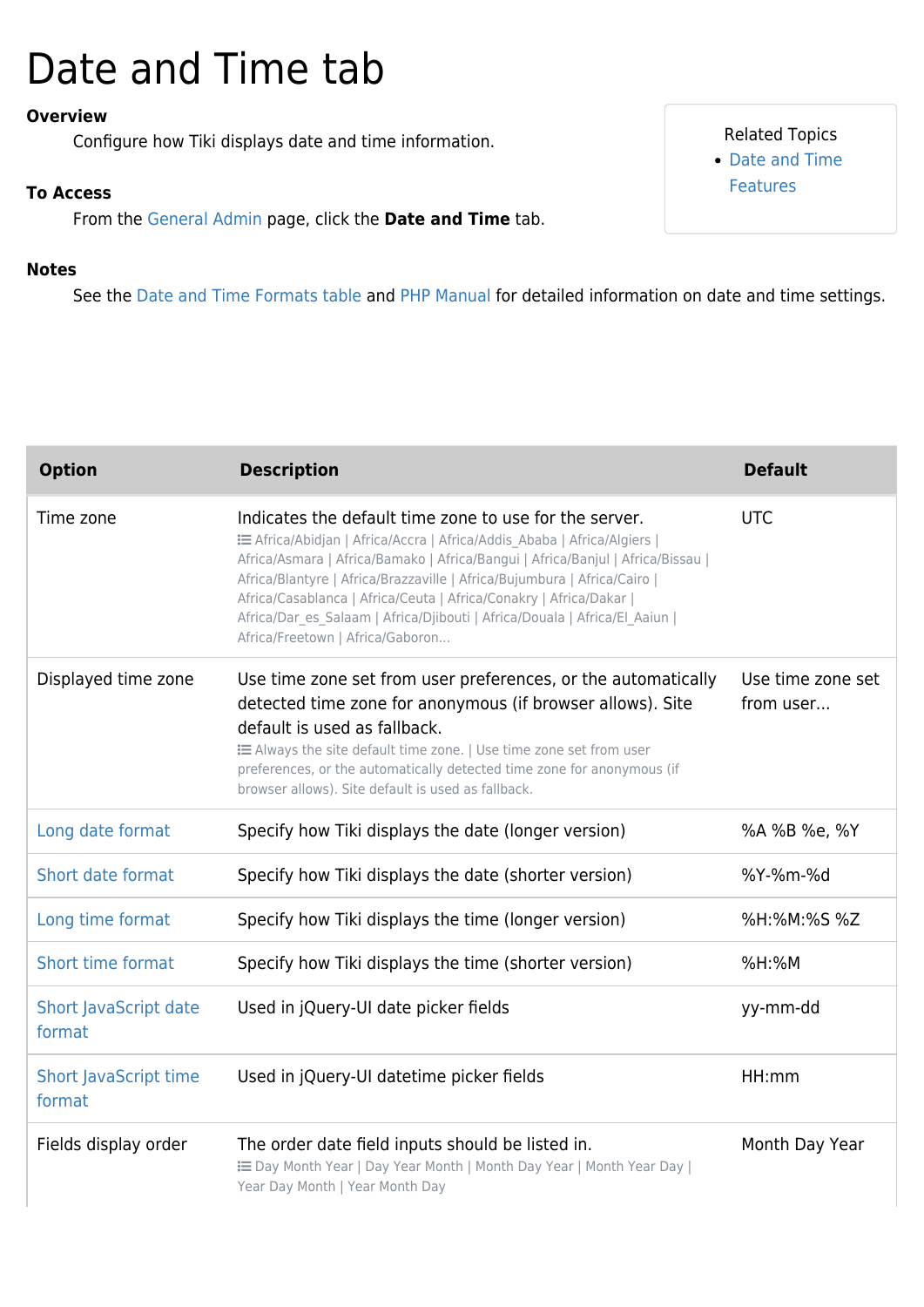| <b>Option</b>                           | <b>Description</b>                                                                                                                        | <b>Default</b>  |
|-----------------------------------------|-------------------------------------------------------------------------------------------------------------------------------------------|-----------------|
| Start year                              | Year to show first in dropdown lists.<br>For example, use "-2" for the current year minus two, or<br>"2010" for a specific year           | $-3$ year(s)    |
| End year                                | Year to show last on dropdown lists.<br>For example, use "+2" for the current year plus two, or "2016"<br>for a specific year             | $+1$ year(s)    |
| Select month in Date<br><b>Picker</b>   | Users can select month in the Date Picker instead of seeing<br>month as text.<br><b>i≡No</b>   Yes                                        | No              |
| Select year in Date<br>Picker           | Users can select year in the Date Picker instead of seeing year<br>as text.<br><b>i≡No</b>   Yes                                          | No              |
| Use 12-hour clock for<br>time selectors | Use the 12-hour clock (with AM and PM) in some edit screens<br>to set the time for publishing new or edited blog posts,<br>articles, etc. | <b>Disabled</b> |
| Skip date for same day                  | When displaying short date and time, skip date for today. Only<br>time will be displayed.                                                 | Enabled         |
| jQuery Timeago                          | jQuery plugin for fuzzy timestamps.                                                                                                       | <b>Disabled</b> |
| <b>Plugin Now</b>                       | Show the current date and time.                                                                                                           | Enabled         |
| <b>Plugin Countdown</b>                 | Display the time until or after a date and time                                                                                           | <b>Disabled</b> |
| <b>Plugin Convene</b>                   | Suggest meeting dates and times and vote to select one.                                                                                   | <b>Disabled</b> |

| <b>Option</b>       | <b>Description</b>                                                                                                                                                                                                                                                                                                                                                                                                                                                                              | <b>Default</b>                 |
|---------------------|-------------------------------------------------------------------------------------------------------------------------------------------------------------------------------------------------------------------------------------------------------------------------------------------------------------------------------------------------------------------------------------------------------------------------------------------------------------------------------------------------|--------------------------------|
| Time zone           | Indicates the default time zone to use for the server.<br><b>E Africa/Abidjan   Africa/Accra   Africa/Addis Ababa   Africa/Algiers  </b><br>Africa/Asmara   Africa/Bamako   Africa/Bangui   Africa/Banjul   Africa/Bissau  <br>Africa/Blantyre   Africa/Brazzaville   Africa/Bujumbura   Africa/Cairo  <br>Africa/Casablanca   Africa/Ceuta   Africa/Conakry   Africa/Dakar  <br>Africa/Dar es Salaam   Africa/Djibouti   Africa/Douala   Africa/El Aaiun  <br>Africa/Freetown   Africa/Gaboron | UTC.                           |
| Displayed time zone | Use time zone set from user preferences, or the automatically<br>detected time zone for anonymous (if browser allows). Site<br>default is used as fallback.<br><b>E</b> Always the site default time zone.   Use time zone set from user<br>preferences, or the automatically detected time zone for anonymous (if<br>browser allows). Site default is used as fallback.                                                                                                                        | Use time zone set<br>from user |
| Long date format    | Specify how Tiki displays the date (longer version)                                                                                                                                                                                                                                                                                                                                                                                                                                             | %A %B %e, %Y                   |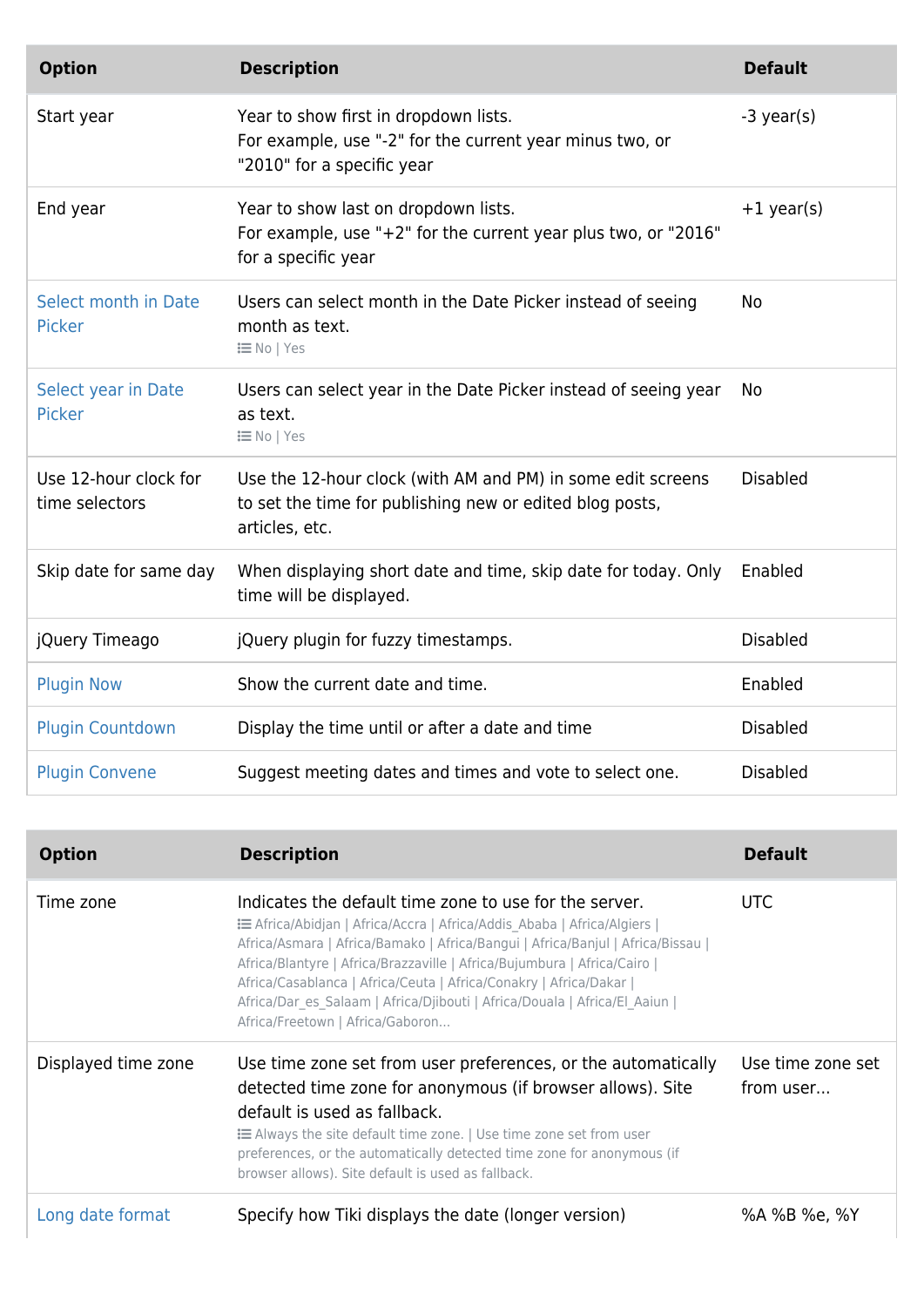| <b>Option</b>                           | <b>Description</b>                                                                                                                                           | <b>Default</b>  |
|-----------------------------------------|--------------------------------------------------------------------------------------------------------------------------------------------------------------|-----------------|
| Short date format                       | Specify how Tiki displays the date (shorter version)                                                                                                         | %Y-%m-%d        |
| Long time format                        | Specify how Tiki displays the time (longer version)                                                                                                          | %H:%M:%S %Z     |
| Short time format                       | Specify how Tiki displays the time (shorter version)                                                                                                         | $%H:$ %M        |
| <b>Short JavaScript date</b><br>format  | Used in jQuery-UI date picker fields                                                                                                                         | yy-mm-dd        |
| <b>Short JavaScript time</b><br>format  | Used in jQuery-UI datetime picker fields                                                                                                                     | HH:mm           |
| Fields display order                    | The order date field inputs should be listed in.<br>E Day Month Year   Day Year Month   Month Day Year   Month Year Day  <br>Year Day Month   Year Month Day | Month Day Year  |
| Start year                              | Year to show first in dropdown lists.<br>For example, use "-2" for the current year minus two, or<br>"2010" for a specific year                              | $-3$ year(s)    |
| End year                                | Year to show last on dropdown lists.<br>For example, use "+2" for the current year plus two, or "2016"<br>for a specific year                                | $+1$ year(s)    |
| Select month in Date<br><b>Picker</b>   | Users can select month in the Date Picker instead of seeing<br>month as text.<br><b>i≡No</b>   Yes                                                           | No              |
| Select year in Date<br>Picker           | Users can select year in the Date Picker instead of seeing year<br>as text.<br><b>i≡No</b>   Yes                                                             | No              |
| Use 12-hour clock for<br>time selectors | Use the 12-hour clock (with AM and PM) in some edit screens<br>to set the time for publishing new or edited blog posts,<br>articles, etc.                    | <b>Disabled</b> |
| Skip date for same day                  | When displaying short date and time, skip date for today. Only<br>time will be displayed.                                                                    | Enabled         |
| jQuery Timeago                          | jQuery plugin for fuzzy timestamps.                                                                                                                          | <b>Disabled</b> |
| <b>Plugin Now</b>                       | Show the current date and time.                                                                                                                              | Enabled         |
| <b>Plugin Countdown</b>                 | Display the time until or after a date and time                                                                                                              | <b>Disabled</b> |
| <b>Plugin Convene</b>                   | Suggest meeting dates and times and vote to select one.                                                                                                      | <b>Disabled</b> |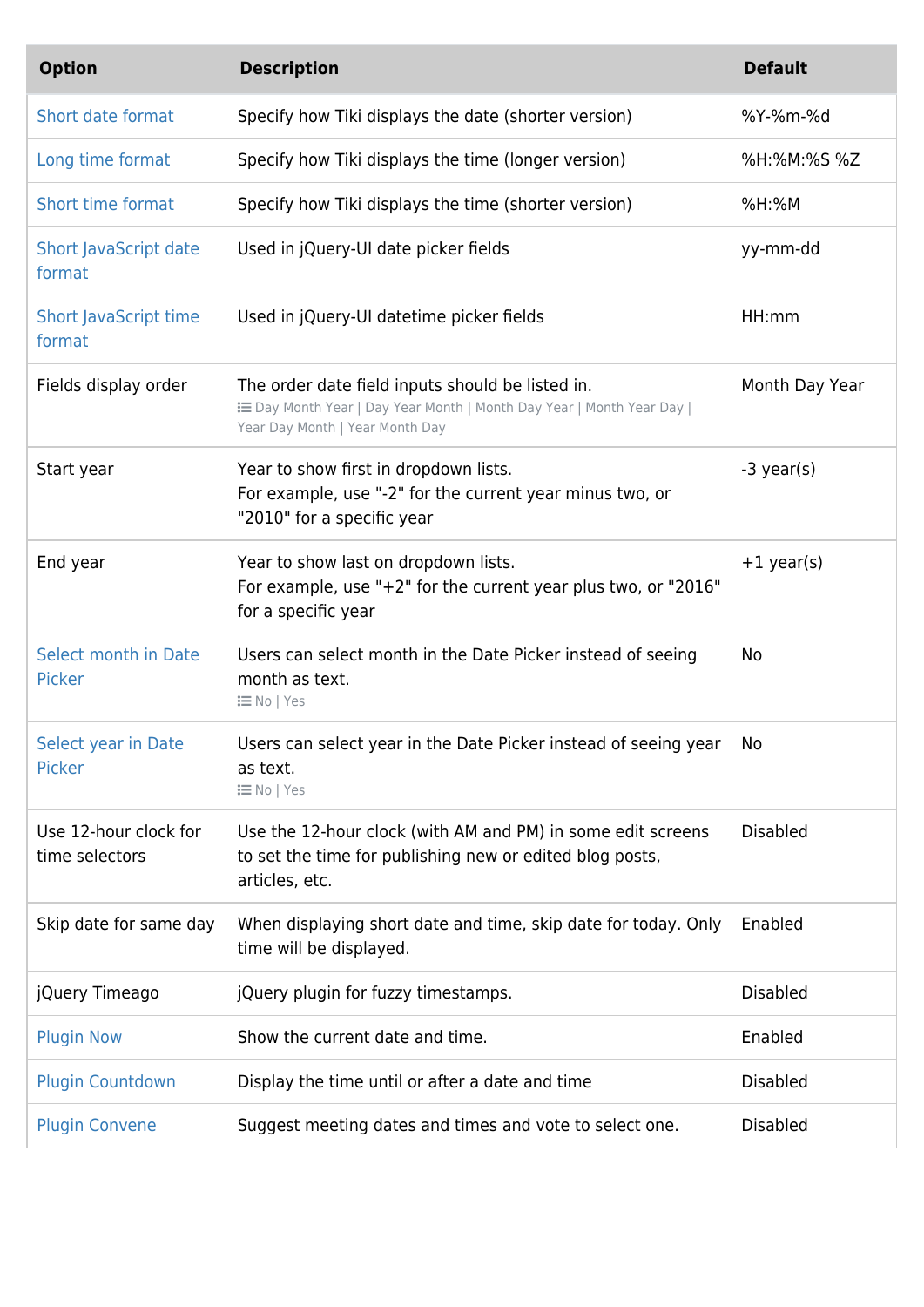| <b>Option</b>                           | <b>Description</b>                                                                                                                                                                                                                                                                                                                                                                                                                                                                       | <b>Default</b>                 |
|-----------------------------------------|------------------------------------------------------------------------------------------------------------------------------------------------------------------------------------------------------------------------------------------------------------------------------------------------------------------------------------------------------------------------------------------------------------------------------------------------------------------------------------------|--------------------------------|
| Time zone                               | Indicates the default time zone to use for the server.<br>E Africa/Abidjan   Africa/Accra   Africa/Addis Ababa   Africa/Algiers  <br>Africa/Asmara   Africa/Bamako   Africa/Bangui   Africa/Banjul   Africa/Bissau  <br>Africa/Blantyre   Africa/Brazzaville   Africa/Bujumbura   Africa/Cairo  <br>Africa/Casablanca   Africa/Ceuta   Africa/Conakry   Africa/Dakar  <br>Africa/Dar_es_Salaam   Africa/Djibouti   Africa/Douala   Africa/El_Aaiun  <br>Africa/Freetown   Africa/Gaboron | <b>UTC</b>                     |
| Displayed time zone                     | Use time zone set from user preferences, or the automatically<br>detected time zone for anonymous (if browser allows). Site<br>default is used as fallback.<br>E Always the site default time zone.   Use time zone set from user<br>preferences, or the automatically detected time zone for anonymous (if<br>browser allows). Site default is used as fallback.                                                                                                                        | Use time zone set<br>from user |
| Long date format                        | Specify how Tiki displays the date (longer version)                                                                                                                                                                                                                                                                                                                                                                                                                                      | %A %B %e, %Y                   |
| Short date format                       | Specify how Tiki displays the date (shorter version)                                                                                                                                                                                                                                                                                                                                                                                                                                     | %Y-%m-%d                       |
| Long time format                        | Specify how Tiki displays the time (longer version)                                                                                                                                                                                                                                                                                                                                                                                                                                      | %H:%M:%S %Z                    |
| Short time format                       | Specify how Tiki displays the time (shorter version)                                                                                                                                                                                                                                                                                                                                                                                                                                     | $%H:$ %M                       |
| Short JavaScript date<br>format         | Used in jQuery-UI date picker fields                                                                                                                                                                                                                                                                                                                                                                                                                                                     | yy-mm-dd                       |
| <b>Short JavaScript time</b><br>format  | Used in jQuery-UI datetime picker fields                                                                                                                                                                                                                                                                                                                                                                                                                                                 | HH:mm                          |
| Fields display order                    | The order date field inputs should be listed in.<br>E Day Month Year   Day Year Month   Month Day Year   Month Year Day   Year<br>Day Month   Year Month Day                                                                                                                                                                                                                                                                                                                             | Month Day Year                 |
| Start year                              | Year to show first in dropdown lists.<br>For example, use "-2" for the current year minus two, or<br>"2010" for a specific year                                                                                                                                                                                                                                                                                                                                                          | $-3$ year(s)                   |
| End year                                | Year to show last on dropdown lists.<br>For example, use "+2" for the current year plus two, or "2016"<br>for a specific year                                                                                                                                                                                                                                                                                                                                                            | $+1$ year(s)                   |
| Use 12-hour clock for<br>time selectors | Use the 12-hour clock (with AM and PM) in some edit screens<br>to set the time for publishing new or edited blog posts,<br>articles, etc.                                                                                                                                                                                                                                                                                                                                                | <b>Disabled</b>                |
| Skip date for same<br>day               | When displaying short date and time, skip date for today. Only<br>time will be displayed.                                                                                                                                                                                                                                                                                                                                                                                                | Enabled                        |
| jQuery Timeago                          | jQuery plugin for fuzzy timestamps.                                                                                                                                                                                                                                                                                                                                                                                                                                                      | <b>Disabled</b>                |
| <b>Plugin Now</b>                       | Show the current date and time.                                                                                                                                                                                                                                                                                                                                                                                                                                                          | Enabled                        |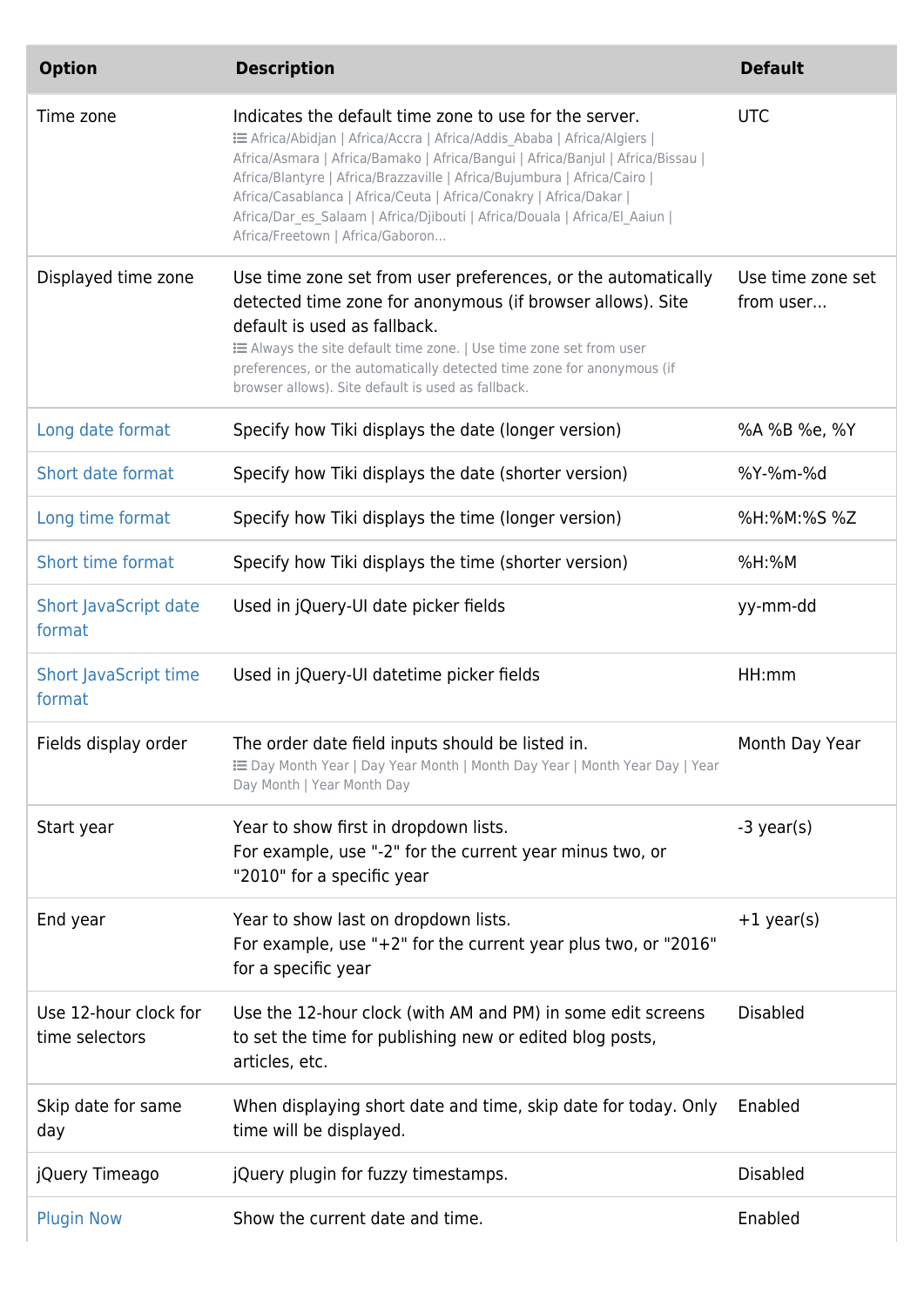| <b>Option</b>           | <b>Description</b>                                      | <b>Default</b>  |
|-------------------------|---------------------------------------------------------|-----------------|
| <b>Plugin Countdown</b> | Display the time until or after a date and time         | <b>Disabled</b> |
| <b>Plugin Convene</b>   | Suggest meeting dates and times and vote to select one. | <b>Disabled</b> |

| <b>Option</b>                           | <b>Description</b>                                                                                                                                                                                                                                                                                                                                                                                                                                                                       | <b>Default</b>                 |
|-----------------------------------------|------------------------------------------------------------------------------------------------------------------------------------------------------------------------------------------------------------------------------------------------------------------------------------------------------------------------------------------------------------------------------------------------------------------------------------------------------------------------------------------|--------------------------------|
| Time zone                               | Indicates the default time zone to use for the server.<br>E Africa/Abidjan   Africa/Accra   Africa/Addis Ababa   Africa/Algiers  <br>Africa/Asmara   Africa/Bamako   Africa/Bangui   Africa/Banjul   Africa/Bissau  <br>Africa/Blantyre   Africa/Brazzaville   Africa/Bujumbura   Africa/Cairo  <br>Africa/Casablanca   Africa/Ceuta   Africa/Conakry   Africa/Dakar  <br>Africa/Dar_es_Salaam   Africa/Djibouti   Africa/Douala   Africa/El_Aaiun  <br>Africa/Freetown   Africa/Gaboron | None                           |
| Displayed time zone                     | Use time zone set from user preferences, or the automatically<br>detected time zone for anonymous (if browser allows). Site<br>default is used as fallback.<br>E Always the site default time zone.   Use time zone set from user<br>preferences, or the automatically detected time zone for anonymous (if<br>browser allows). Site default is used as fallback.                                                                                                                        | Use time zone set<br>from user |
| Long date format                        | Specify how Tiki displays the date (longer version)                                                                                                                                                                                                                                                                                                                                                                                                                                      | %A %B %e, %Y                   |
| Short date format                       | Specify how Tiki displays the date (shorter version)                                                                                                                                                                                                                                                                                                                                                                                                                                     | %Y-%m-%d                       |
| Long time format                        | Specify how Tiki displays the time (longer version)                                                                                                                                                                                                                                                                                                                                                                                                                                      | %H:%M:%S %Z                    |
| Short time format                       | Specify how Tiki displays the time (shorter version)                                                                                                                                                                                                                                                                                                                                                                                                                                     | $%H:$ %M                       |
| <b>Short JavaScript date</b><br>format  | Used in jQuery-UI date picker fields                                                                                                                                                                                                                                                                                                                                                                                                                                                     | yy-mm-dd                       |
| <b>Short JavaScript time</b><br>format  | Used in jQuery-UI datetime picker fields                                                                                                                                                                                                                                                                                                                                                                                                                                                 | HH:mm                          |
| Fields display order                    | The order date field inputs should be listed in.<br>E Day Month Year   Day Year Month   Month Day Year   Month Year Day  <br>Year Day Month   Year Month Day                                                                                                                                                                                                                                                                                                                             | Month Day Year                 |
| Start year                              | Year to show first in dropdown lists.<br>For example, use "-2" for the current year minus two, or<br>"2010" for a specific year                                                                                                                                                                                                                                                                                                                                                          | $-3$ year(s)                   |
| End year                                | Year to show last on dropdown lists.<br>For example, use " $+2$ " for the current year plus two, or<br>"2016" for a specific year                                                                                                                                                                                                                                                                                                                                                        | $+1$ year(s)                   |
| Use 12-hour clock for<br>time selectors | Use the 12-hour clock (with AM and PM) in some edit screens<br>to set the time for publishing new or edited blog posts,<br>articles, etc.                                                                                                                                                                                                                                                                                                                                                | <b>Disabled</b>                |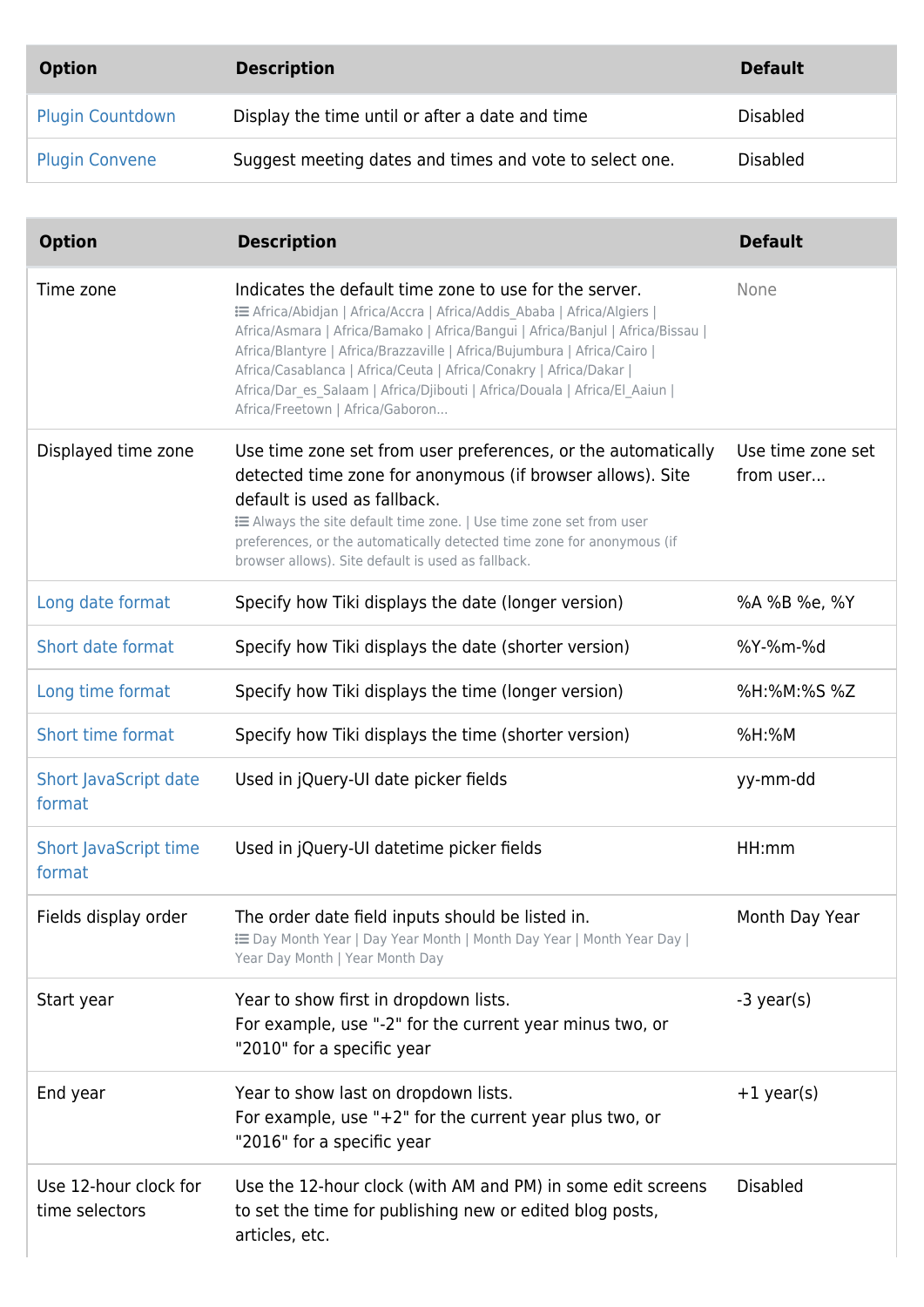| <b>Option</b>           | <b>Description</b>                                                                        | <b>Default</b>  |
|-------------------------|-------------------------------------------------------------------------------------------|-----------------|
| Skip date for same day  | When displaying short date and time, skip date for today.<br>Only time will be displayed. | Enabled         |
| jQuery Timeago          | jQuery plugin for fuzzy timestamps.                                                       | <b>Disabled</b> |
| <b>Plugin Now</b>       | Show the current date and time.                                                           | Enabled         |
| <b>Plugin Countdown</b> | Display the time until or after a date and time                                           | <b>Disabled</b> |
| <b>Plugin TimeSheet</b> | Embed a timesheet into a page                                                             | <b>Disabled</b> |
| <b>Plugin Convene</b>   | Suggest meeting dates and times and vote to select one.                                   | <b>Disabled</b> |

| <b>Option</b>                          | <b>Description</b>                                                                                                                                                                                                                                                                                                                                                                                                                                                                       | <b>Default</b>                 |
|----------------------------------------|------------------------------------------------------------------------------------------------------------------------------------------------------------------------------------------------------------------------------------------------------------------------------------------------------------------------------------------------------------------------------------------------------------------------------------------------------------------------------------------|--------------------------------|
| Time zone                              | Indicates the default time zone to use for the server.<br>E Africa/Abidjan   Africa/Accra   Africa/Addis Ababa   Africa/Algiers  <br>Africa/Asmara   Africa/Bamako   Africa/Bangui   Africa/Banjul   Africa/Bissau  <br>Africa/Blantyre   Africa/Brazzaville   Africa/Bujumbura   Africa/Cairo  <br>Africa/Casablanca   Africa/Ceuta   Africa/Conakry   Africa/Dakar  <br>Africa/Dar_es_Salaam   Africa/Djibouti   Africa/Douala   Africa/El_Aaiun  <br>Africa/Freetown   Africa/Gaboron | None                           |
| Displayed time zone                    | Use time zone set from user preferences, or the automatically<br>detected time zone for anonymous (if browser allows). Site<br>default is used as fallback.<br>E Always the site default time zone.   Use time zone set from user<br>preferences, or the automatically detected time zone for anonymous (if<br>browser allows). Site default is used as fallback.                                                                                                                        | Use time zone set<br>from user |
| Long date format                       | Specify how Tiki displays the date (longer version)                                                                                                                                                                                                                                                                                                                                                                                                                                      | %A %B %e, %Y                   |
| Short date format                      | Specify how Tiki displays the date (shorter version)                                                                                                                                                                                                                                                                                                                                                                                                                                     | %Y-%m-%d                       |
| Long time format                       | Specify how Tiki displays the time (longer version)                                                                                                                                                                                                                                                                                                                                                                                                                                      | %H:%M:%S %Z                    |
| Short time format                      | Specify how Tiki displays the time (shorter version)                                                                                                                                                                                                                                                                                                                                                                                                                                     | %H:%M                          |
| <b>Short JavaScript date</b><br>format | Used in jQuery-UI date picker fields                                                                                                                                                                                                                                                                                                                                                                                                                                                     | yy-mm-dd                       |
| <b>Short JavaScript time</b><br>format | Used in jQuery-UI datetime picker fields                                                                                                                                                                                                                                                                                                                                                                                                                                                 | HH:mm                          |
| Fields display order                   | The order date field inputs should be listed in.<br>E Day Month Year   Day Year Month   Month Day Year   Month Year Day  <br>Year Day Month   Year Month Day                                                                                                                                                                                                                                                                                                                             | Month Day Year                 |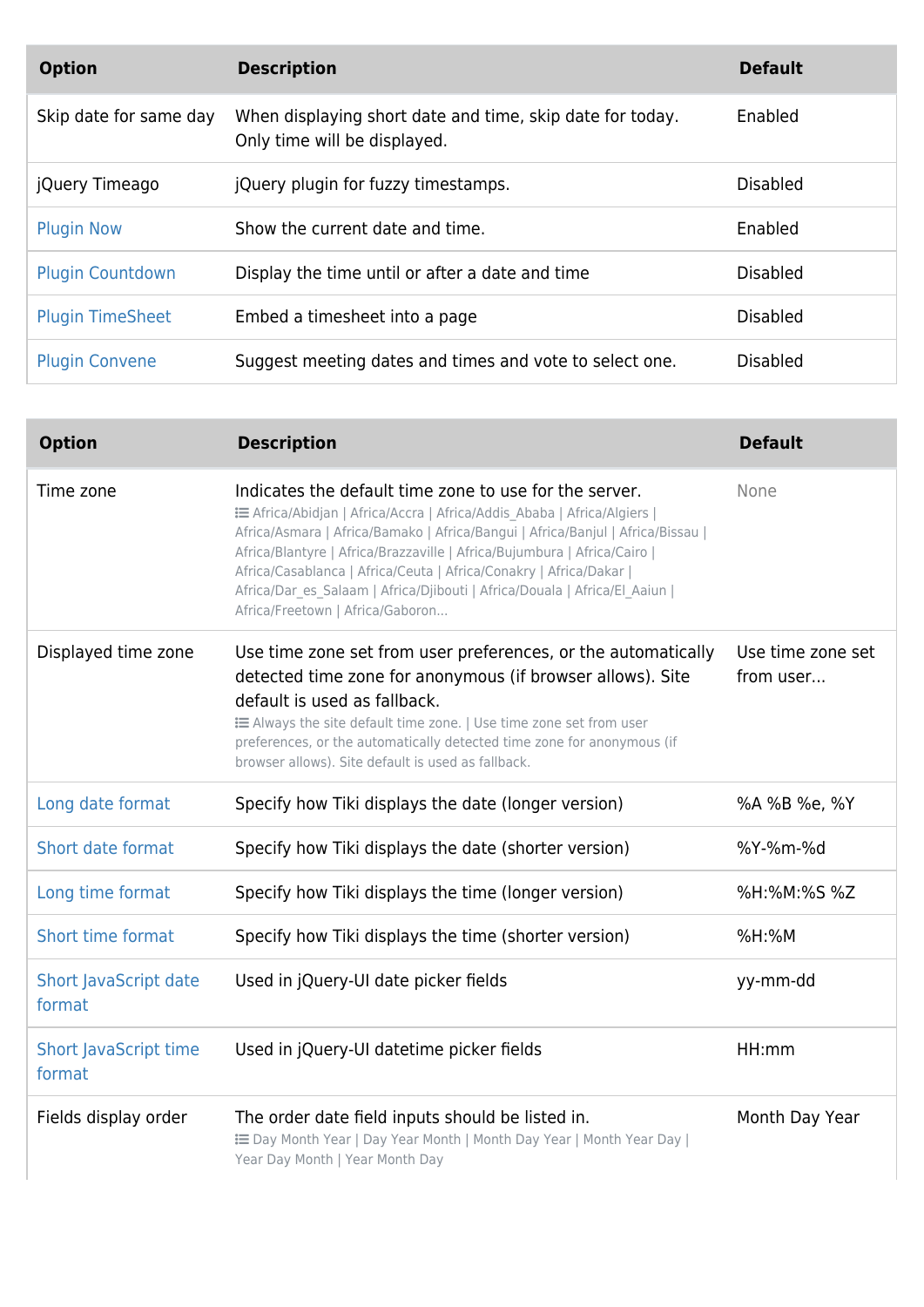| <b>Option</b>                           | <b>Description</b>                                                                                                                        | <b>Default</b>  |
|-----------------------------------------|-------------------------------------------------------------------------------------------------------------------------------------------|-----------------|
| Start year                              | Year to show first in dropdown lists.<br>For example, use "-2" for the current year minus two, or<br>"2010" for a specific year           | $-3$ year(s)    |
| End year                                | Year to show last on dropdown lists.<br>For example, use " $+2$ " for the current year plus two, or<br>"2016" for a specific year         | $+1$ year(s)    |
| Use 12-hour clock for<br>time selectors | Use the 12-hour clock (with AM and PM) in some edit screens<br>to set the time for publishing new or edited blog posts,<br>articles, etc. | <b>Disabled</b> |
| Skip date for same day                  | When displaying short date and time, skip date for today.<br>Only time will be displayed.                                                 | Enabled         |
| jQuery Timeago                          | jQuery plugin for fuzzy timestamps.                                                                                                       | <b>Disabled</b> |
| <b>Plugin Now</b>                       | Show the current date and time.                                                                                                           | Enabled         |
| <b>Plugin Countdown</b>                 | Display the time until or after a date and time                                                                                           | <b>Disabled</b> |
| <b>Plugin TimeSheet</b>                 | Embed a timesheet into a page                                                                                                             | <b>Disabled</b> |
| <b>Plugin Convene</b>                   | Suggest meeting dates and times and vote to select one.                                                                                   | <b>Disabled</b> |

| <b>Option</b>       | <b>Description</b>                                                                                                                                                                                                                                                                                                                                                                                                                                                                     | <b>Default</b>                 |
|---------------------|----------------------------------------------------------------------------------------------------------------------------------------------------------------------------------------------------------------------------------------------------------------------------------------------------------------------------------------------------------------------------------------------------------------------------------------------------------------------------------------|--------------------------------|
| Time zone           | Indicates the default time zone to use for the server.<br>E Africa/Abidjan   Africa/Accra   Africa/Addis Ababa   Africa/Algiers  <br>Africa/Asmara   Africa/Bamako   Africa/Bangui   Africa/Banjul   Africa/Bissau  <br>Africa/Blantyre   Africa/Brazzaville   Africa/Bujumbura   Africa/Cairo<br>Africa/Casablanca   Africa/Ceuta   Africa/Conakry   Africa/Dakar  <br>Africa/Dar_es_Salaam   Africa/Djibouti   Africa/Douala   Africa/El_Aaiun  <br>Africa/Freetown   Africa/Gaboron | None                           |
| Displayed time zone | Use time zone set from user preferences, or the automatically<br>detected time zone for anonymous (if browser allows). Site<br>default is used as fallback.<br><b>EXEL</b> Always the site default time zone.   Use time zone set from user<br>preferences, or the automatically detected time zone for anonymous (if<br>browser allows). Site default is used as fallback.                                                                                                            | Use time zone set<br>from user |
| Long date format    | Specify how Tiki displays the date (longer version)                                                                                                                                                                                                                                                                                                                                                                                                                                    | %A %B %e, %Y                   |
| Short date format   | Specify how Tiki displays the date (shorter version)                                                                                                                                                                                                                                                                                                                                                                                                                                   | %Y-%m-%d                       |
| Long time format    | Specify how Tiki displays the time (longer version)                                                                                                                                                                                                                                                                                                                                                                                                                                    | %H:%M:%S %Z                    |
| Short time format   | Specify how Tiki displays the time (shorter version)                                                                                                                                                                                                                                                                                                                                                                                                                                   | $%H:$ %M                       |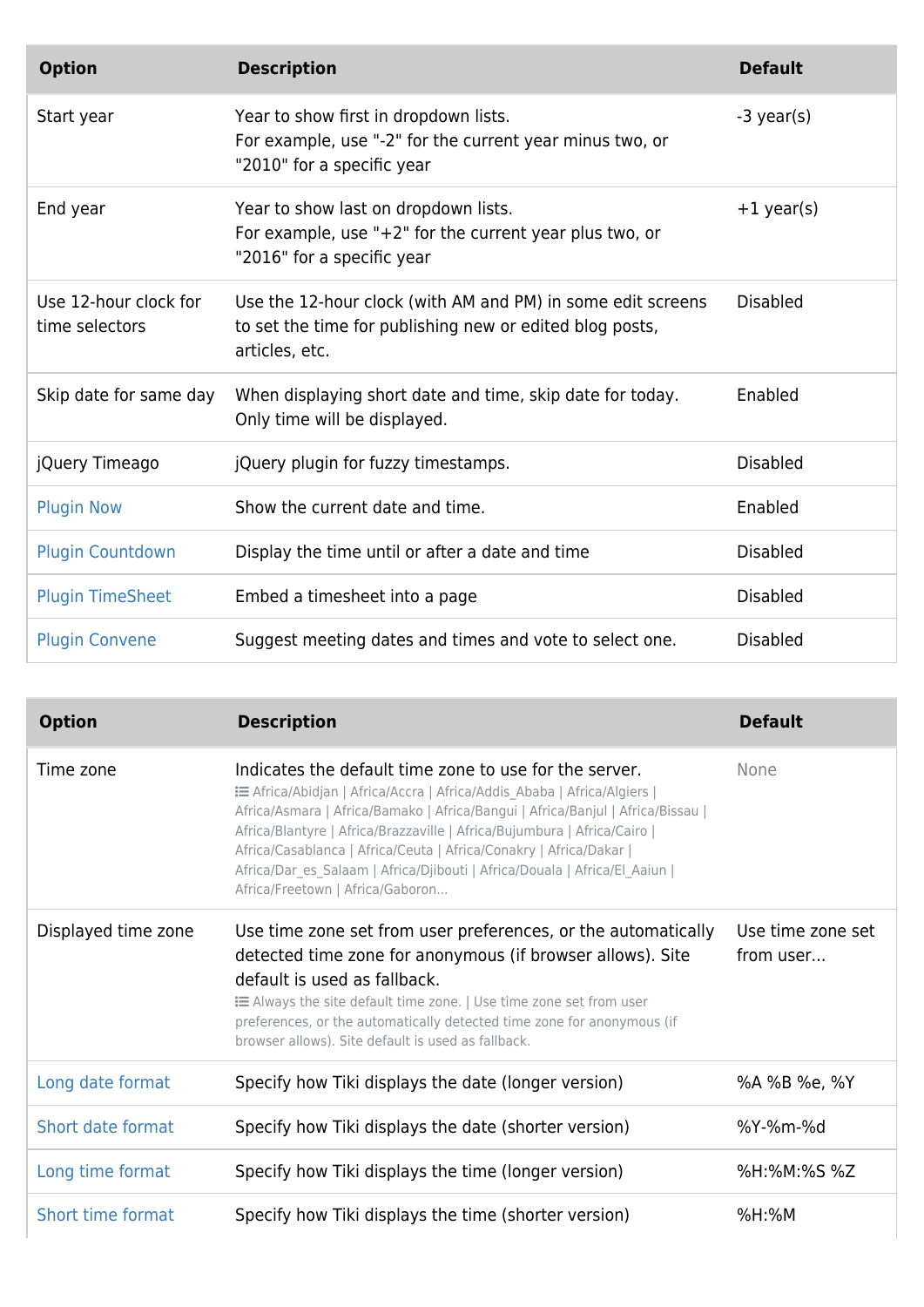| <b>Option</b>                           | <b>Description</b>                                                                                                                                           | <b>Default</b>  |
|-----------------------------------------|--------------------------------------------------------------------------------------------------------------------------------------------------------------|-----------------|
| Short JavaScript date<br>format         | Used in jQuery-UI date picker fields                                                                                                                         | yy-mm-dd        |
| <b>Short JavaScript time</b><br>format  | Used in jQuery-UI datetime picker fields                                                                                                                     | HH:mm           |
| Fields display order                    | The order date field inputs should be listed in.<br>E Day Month Year   Day Year Month   Month Day Year   Month Year Day  <br>Year Day Month   Year Month Day | Month Day Year  |
| Start year                              | Year to show first in dropdown lists.<br>For example, use "-2" for the current year minus two, or<br>"2010" for a specific year                              | $-3$ year(s)    |
| End year                                | Year to show last on dropdown lists.<br>For example, use " $+2$ " for the current year plus two, or<br>"2016" for a specific year                            | $+1$ year(s)    |
| Use 12-hour clock for<br>time selectors | Use the 12-hour clock (with AM and PM) in some edit screens<br>to set the time for publishing new or edited blog posts,<br>articles, etc.                    | <b>Disabled</b> |
| Skip date for same day                  | When displaying short date and time, skip date for today.<br>Only time will be displayed.                                                                    | Enabled         |
| jQuery Timeago                          | jQuery plugin for fuzzy timestamps.                                                                                                                          | <b>Disabled</b> |
| <b>Plugin Now</b>                       | Show the current date and time.                                                                                                                              | Enabled         |
| <b>Plugin Countdown</b>                 | Display the time until or after a date and time                                                                                                              | <b>Disabled</b> |
| <b>Plugin TimeSheet</b>                 | Embed a timesheet into a page                                                                                                                                | <b>Disabled</b> |
| <b>Plugin Convene</b>                   | Suggest meeting dates and times and vote to select one.                                                                                                      | <b>Disabled</b> |

| <b>Option</b> | <b>Description</b>                                                                                                                                                                                                                                                                                                                                                                                                                                                                                       | <b>Default</b> |
|---------------|----------------------------------------------------------------------------------------------------------------------------------------------------------------------------------------------------------------------------------------------------------------------------------------------------------------------------------------------------------------------------------------------------------------------------------------------------------------------------------------------------------|----------------|
| Time zone     | Indicates the default time zone to use for the server.<br><b>Example 15 Africa/Abidian   Africa/Accra   Africa/Addis Ababa   Africa/Algiers  </b><br>Africa/Asmara   Africa/Bamako   Africa/Bangui   Africa/Banjul   Africa/Bissau  <br>Africa/Blantyre   Africa/Brazzaville   Africa/Bujumbura   Africa/Cairo  <br>Africa/Casablanca   Africa/Ceuta   Africa/Conakry   Africa/Dakar  <br>Africa/Dar es Salaam   Africa/Djibouti   Africa/Douala   Africa/El Aaiun  <br>Africa/Freetown   Africa/Gaboron | <b>None</b>    |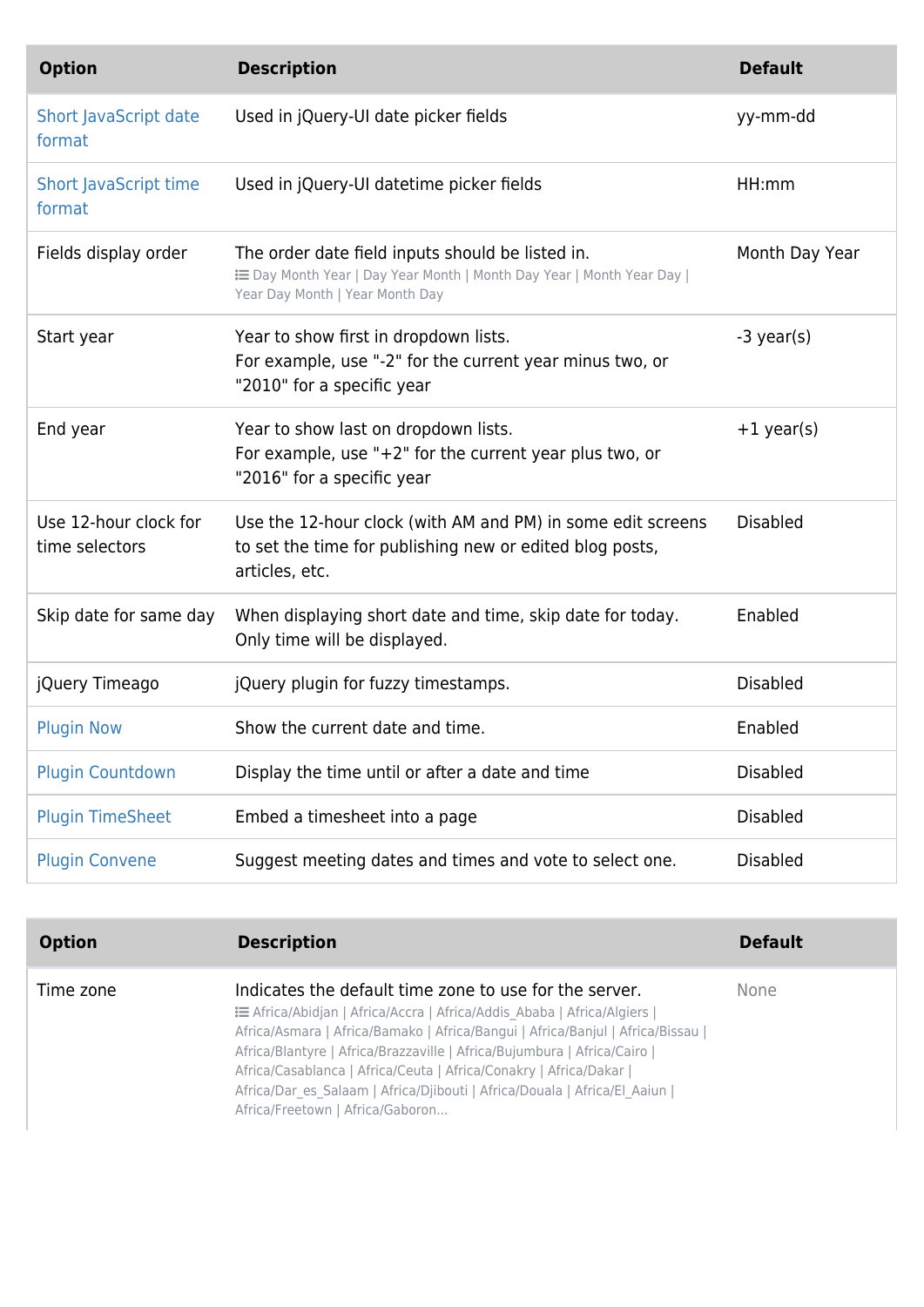| <b>Option</b>                           | <b>Description</b>                                                                                                                                                                                                                                                                                                                                                | <b>Default</b>                 |
|-----------------------------------------|-------------------------------------------------------------------------------------------------------------------------------------------------------------------------------------------------------------------------------------------------------------------------------------------------------------------------------------------------------------------|--------------------------------|
| Displayed time zone                     | Use time zone set from user preferences, or the automatically<br>detected time zone for anonymous (if browser allows). Site<br>default is used as fallback.<br>E Always the site default time zone.   Use time zone set from user<br>preferences, or the automatically detected time zone for anonymous (if<br>browser allows). Site default is used as fallback. | Use time zone set<br>from user |
| Long date format                        | Specify how Tiki displays the date (longer version)                                                                                                                                                                                                                                                                                                               | %A %B %e, %Y                   |
| Short date format                       | Specify how Tiki displays the date (shorter version)                                                                                                                                                                                                                                                                                                              | %Y-%m-%d                       |
| Long time format                        | Specify how Tiki displays the time (longer version)                                                                                                                                                                                                                                                                                                               | %H:%M:%S %Z                    |
| Short time format                       | Specify how Tiki displays the time (shorter version)                                                                                                                                                                                                                                                                                                              | $%H$ :%M                       |
| Short JavaScript date<br>format         | Used in jQuery-UI date picker fields                                                                                                                                                                                                                                                                                                                              | yy-mm-dd                       |
| <b>Short JavaScript time</b><br>format  | Used in jQuery-UI datetime picker fields                                                                                                                                                                                                                                                                                                                          | HH:mm                          |
| Fields display order                    | The order date field inputs should be listed in.<br>E Day Month Year   Day Year Month   Month Day Year   Month Year Day  <br>Year Day Month   Year Month Day                                                                                                                                                                                                      | Month Day Year                 |
| Start year                              | Year to show first in dropdown lists.<br>For example, use "-2" for the current year minus two, or<br>"2010" for a specific year                                                                                                                                                                                                                                   | $-3$ year(s)                   |
| End year                                | Year to show last on dropdown lists.<br>For example, use " $+2$ " for the current year plus two, or<br>"2016" for a specific year                                                                                                                                                                                                                                 | $+1$ year(s)                   |
| Use 12-hour clock for<br>time selectors | Use the 12-hour clock (with AM and PM) in some edit screens<br>to set the time for publishing new or edited blog posts,<br>articles, etc.                                                                                                                                                                                                                         | <b>Disabled</b>                |
| Skip date for same day                  | When displaying short date and time, skip date for today.<br>Only time will be displayed.                                                                                                                                                                                                                                                                         | Enabled                        |
| jQuery Timeago                          | jQuery plugin for fuzzy timestamps.                                                                                                                                                                                                                                                                                                                               | <b>Disabled</b>                |
| <b>Plugin Now</b>                       | Show the current date and time.                                                                                                                                                                                                                                                                                                                                   | Enabled                        |
| <b>Plugin Countdown</b>                 | Display the time until or after a date and time                                                                                                                                                                                                                                                                                                                   | <b>Disabled</b>                |
| <b>Plugin TimeSheet</b>                 | Embed a timesheet into a page                                                                                                                                                                                                                                                                                                                                     | <b>Disabled</b>                |
| <b>Plugin Convene</b>                   | Suggest meeting dates and times and vote to select one.                                                                                                                                                                                                                                                                                                           | <b>Disabled</b>                |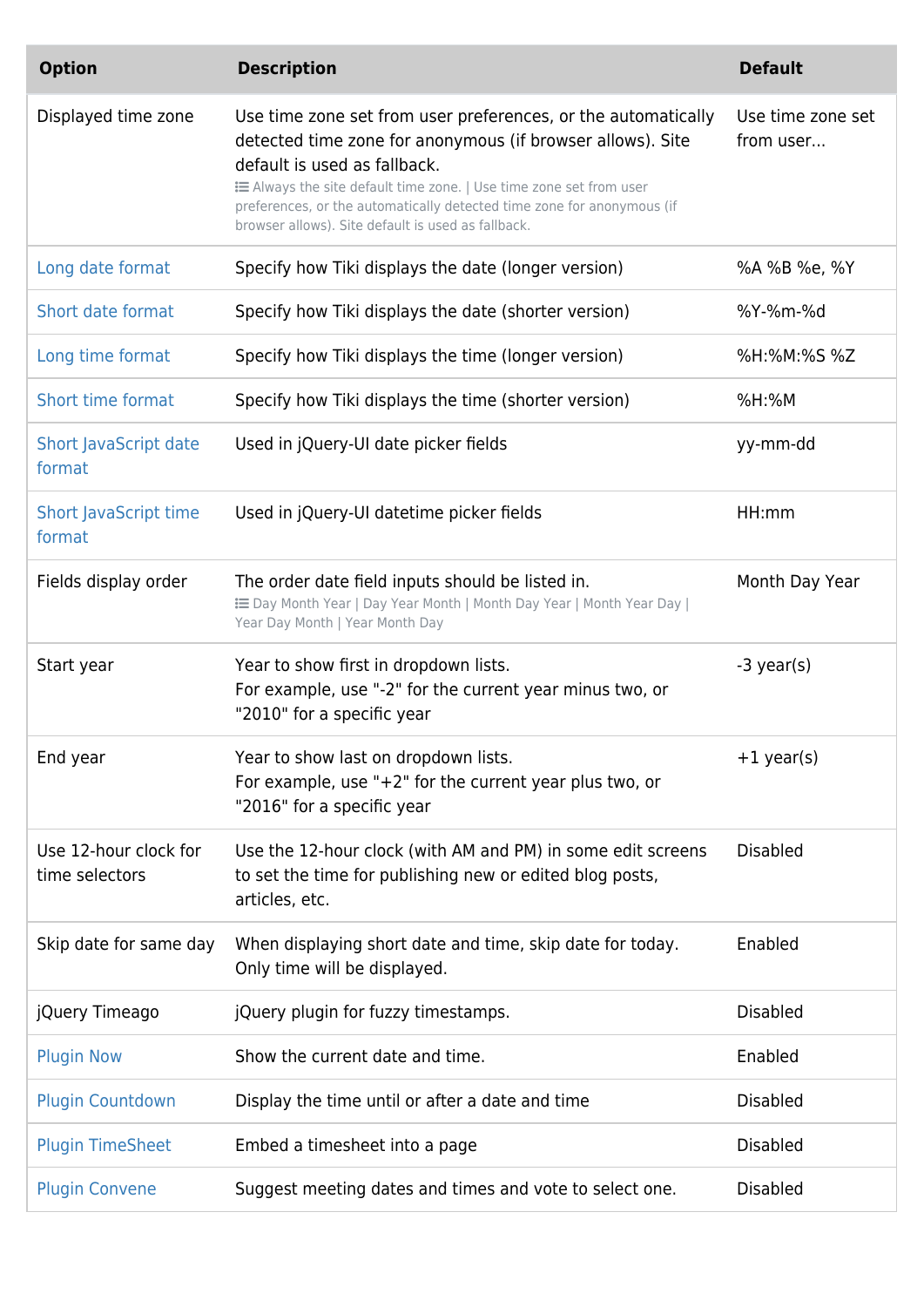| <b>Option</b>                           | <b>Description</b>                                                                                                                                                                                                                                                                                                                                                                                                                                                                       | <b>Default</b>                 |
|-----------------------------------------|------------------------------------------------------------------------------------------------------------------------------------------------------------------------------------------------------------------------------------------------------------------------------------------------------------------------------------------------------------------------------------------------------------------------------------------------------------------------------------------|--------------------------------|
| Time zone                               | Indicates the default time zone to use for the server.<br>E Africa/Abidjan   Africa/Accra   Africa/Addis_Ababa   Africa/Algiers  <br>Africa/Asmara   Africa/Bamako   Africa/Bangui   Africa/Banjul   Africa/Bissau  <br>Africa/Blantyre   Africa/Brazzaville   Africa/Bujumbura   Africa/Cairo  <br>Africa/Casablanca   Africa/Ceuta   Africa/Conakry   Africa/Dakar  <br>Africa/Dar_es_Salaam   Africa/Djibouti   Africa/Douala   Africa/El_Aaiun  <br>Africa/Freetown   Africa/Gaboron | <b>UTC</b>                     |
| Displayed time zone                     | Use time zone set from user preferences, or the automatically<br>detected time zone for anonymous (if browser allows). Site<br>default is used as fallback.<br><b>EXEL</b> Always the site default time zone.   Use time zone set from user<br>preferences, or the automatically detected time zone for anonymous (if<br>browser allows). Site default is used as fallback.                                                                                                              | Use time zone set<br>from user |
| Long date format                        | Specify how Tiki displays the date (longer version)                                                                                                                                                                                                                                                                                                                                                                                                                                      | %A %B %e, %Y                   |
| Short date format                       | Specify how Tiki displays the date (shorter version)                                                                                                                                                                                                                                                                                                                                                                                                                                     | %Y-%m-%d                       |
| Long time format                        | Specify how Tiki displays the time (longer version)                                                                                                                                                                                                                                                                                                                                                                                                                                      | %H:%M:%S %Z                    |
| Short time format                       | Specify how Tiki displays the time (shorter version)                                                                                                                                                                                                                                                                                                                                                                                                                                     | $%H$ :%M                       |
| Short JavaScript date<br>format         | Used in jQuery-UI date picker fields                                                                                                                                                                                                                                                                                                                                                                                                                                                     | yy-mm-dd                       |
| <b>Short JavaScript time</b><br>format  | Used in jQuery-UI datetime picker fields                                                                                                                                                                                                                                                                                                                                                                                                                                                 | HH:mm                          |
| Fields display order                    | The order date field inputs should be listed in.<br>E Day Month Year   Day Year Month   Month Day Year   Month Year Day  <br>Year Day Month   Year Month Day                                                                                                                                                                                                                                                                                                                             | Month Day Year                 |
| Start year                              | Year to show first in dropdown lists.<br>For example, use "-2" for the current year minus two, or<br>"2010" for a specific year                                                                                                                                                                                                                                                                                                                                                          | -3 year(s)                     |
| End year                                | Year to show last on dropdown lists.<br>For example, use " $+2$ " for the current year plus two, or<br>"2016" for a specific year                                                                                                                                                                                                                                                                                                                                                        | $+1$ year(s)                   |
| Use 12-hour clock for<br>time selectors | Use the 12-hour clock (with AM and PM) in some edit screens<br>to set the time for publishing new or edited blog posts,<br>articles, etc.                                                                                                                                                                                                                                                                                                                                                | <b>Disabled</b>                |
| Skip date for same day                  | When displaying short date and time, skip date for today.<br>Only time will be displayed.                                                                                                                                                                                                                                                                                                                                                                                                | Enabled                        |
| jQuery Timeago                          | jQuery plugin for fuzzy timestamps.                                                                                                                                                                                                                                                                                                                                                                                                                                                      | <b>Disabled</b>                |
| <b>Plugin Now</b>                       | Show current date and time                                                                                                                                                                                                                                                                                                                                                                                                                                                               | Enabled                        |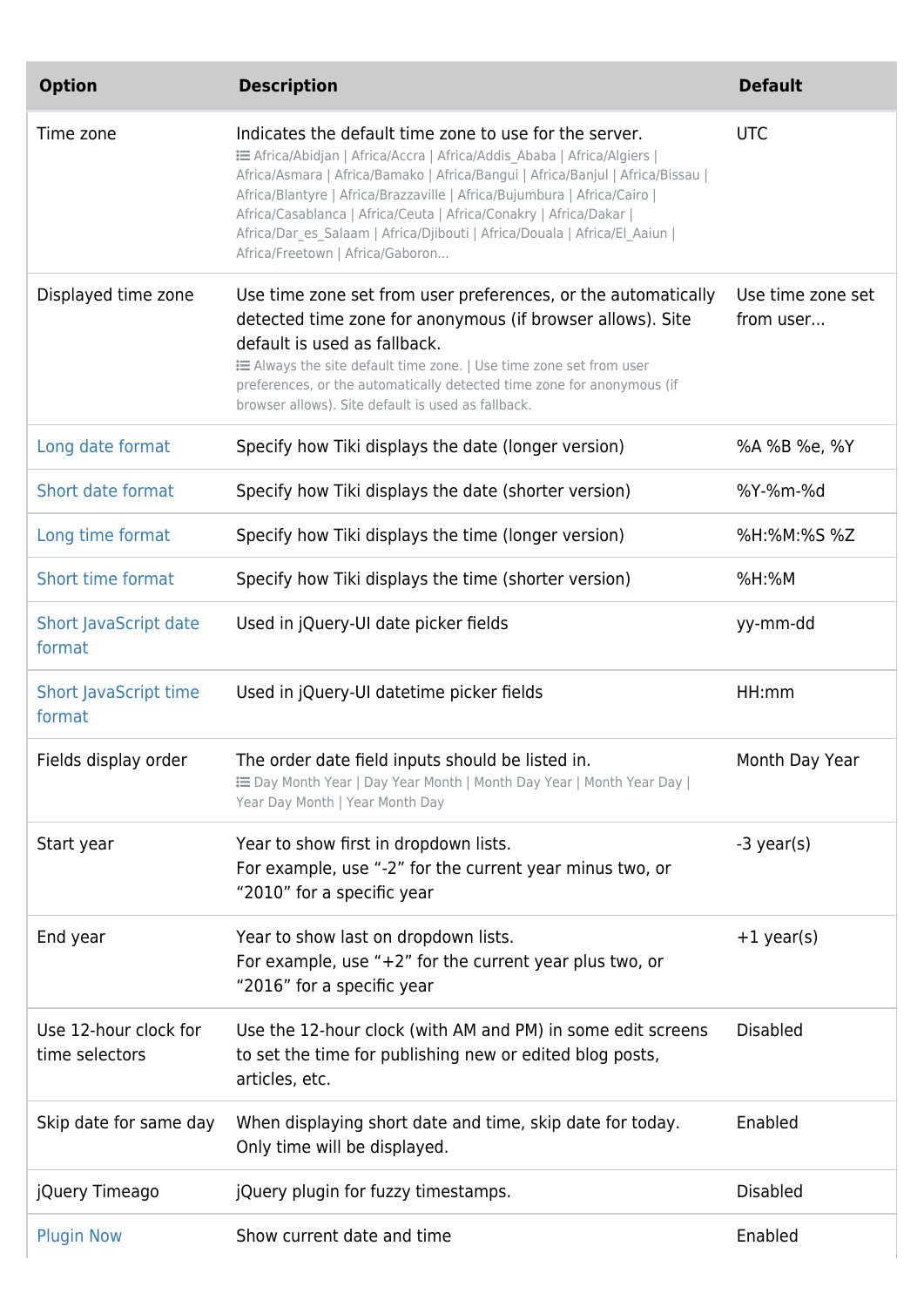| <b>Option</b>           | <b>Description</b>                              | <b>Default</b>  |
|-------------------------|-------------------------------------------------|-----------------|
| <b>Plugin Countdown</b> | Display the time until or after a date and time | <b>Disabled</b> |
| <b>Plugin TimeSheet</b> | Embed a timesheet into a page                   | <b>Disabled</b> |
| <b>Plugin Convene</b>   | Agree a date from a list of alternatives        | <b>Disabled</b> |

| <b>Option</b>                          | <b>Description</b>                                                                                                                                                                                                                                                                                                                                                                                                                                                                       | <b>Default</b>                 |
|----------------------------------------|------------------------------------------------------------------------------------------------------------------------------------------------------------------------------------------------------------------------------------------------------------------------------------------------------------------------------------------------------------------------------------------------------------------------------------------------------------------------------------------|--------------------------------|
| Time zone                              | Indicates the default time zone to use for the server.<br>E Africa/Abidjan   Africa/Accra   Africa/Addis Ababa   Africa/Algiers  <br>Africa/Asmara   Africa/Bamako   Africa/Bangui   Africa/Banjul  <br>Africa/Bissau   Africa/Blantyre   Africa/Brazzaville   Africa/Bujumbura  <br>Africa/Cairo   Africa/Casablanca   Africa/Ceuta   Africa/Conakry  <br>Africa/Dakar   Africa/Dar_es_Salaam   Africa/Djibouti   Africa/Douala  <br>Africa/El_Aaiun   Africa/Freetown   Africa/Gaboron | America/Toronto                |
| Displayed time zone                    | Use time zone set from user preferences, or the<br>automatically detected time zone for anonymous (if<br>browser allows). Site default is used as fallback.<br><b>EXEL</b> Always the site default time zone.   Use time zone set from user<br>preferences, or the automatically detected time zone for anonymous (if<br>browser allows). Site default is used as fallback.                                                                                                              | Use time zone set from<br>user |
| Long date format                       | Specify how Tiki displays the date (longer version)                                                                                                                                                                                                                                                                                                                                                                                                                                      | %A %B %e, %Y                   |
| Short date format                      | Specify how Tiki displays the date (shorter version)                                                                                                                                                                                                                                                                                                                                                                                                                                     | %Y-%m-%d                       |
| Long time format                       | Specify how Tiki displays the time (longer version)                                                                                                                                                                                                                                                                                                                                                                                                                                      | %H:%M:%S %Z                    |
| <b>Short time format</b>               | Specify how Tiki displays the time (shorter version)                                                                                                                                                                                                                                                                                                                                                                                                                                     | %H:%M                          |
| Short JavaScript date<br>format        | Used in jQuery-UI date picker fields                                                                                                                                                                                                                                                                                                                                                                                                                                                     | yy-mm-dd                       |
| <b>Short JavaScript time</b><br>format | Used in jQuery-UI datetime picker fields                                                                                                                                                                                                                                                                                                                                                                                                                                                 | HH:mm                          |
| Fields display order                   | The order date field inputs should be listed in.<br>E Day Month Year   Day Year Month   Month Day Year   Month Year Day  <br>Year Day Month   Year Month Day                                                                                                                                                                                                                                                                                                                             | Month Day Year                 |
| Start year                             | Year to show first in dropdown lists.<br>For example, use "-2" for the current year minus two, or<br>"2010" for a specific year                                                                                                                                                                                                                                                                                                                                                          | $-3$                           |
| End year                               | Year to show last on dropdown lists.<br>For example, use " $+2$ " for the current year plus two, or<br>"2016" for a specific year                                                                                                                                                                                                                                                                                                                                                        | $+1$                           |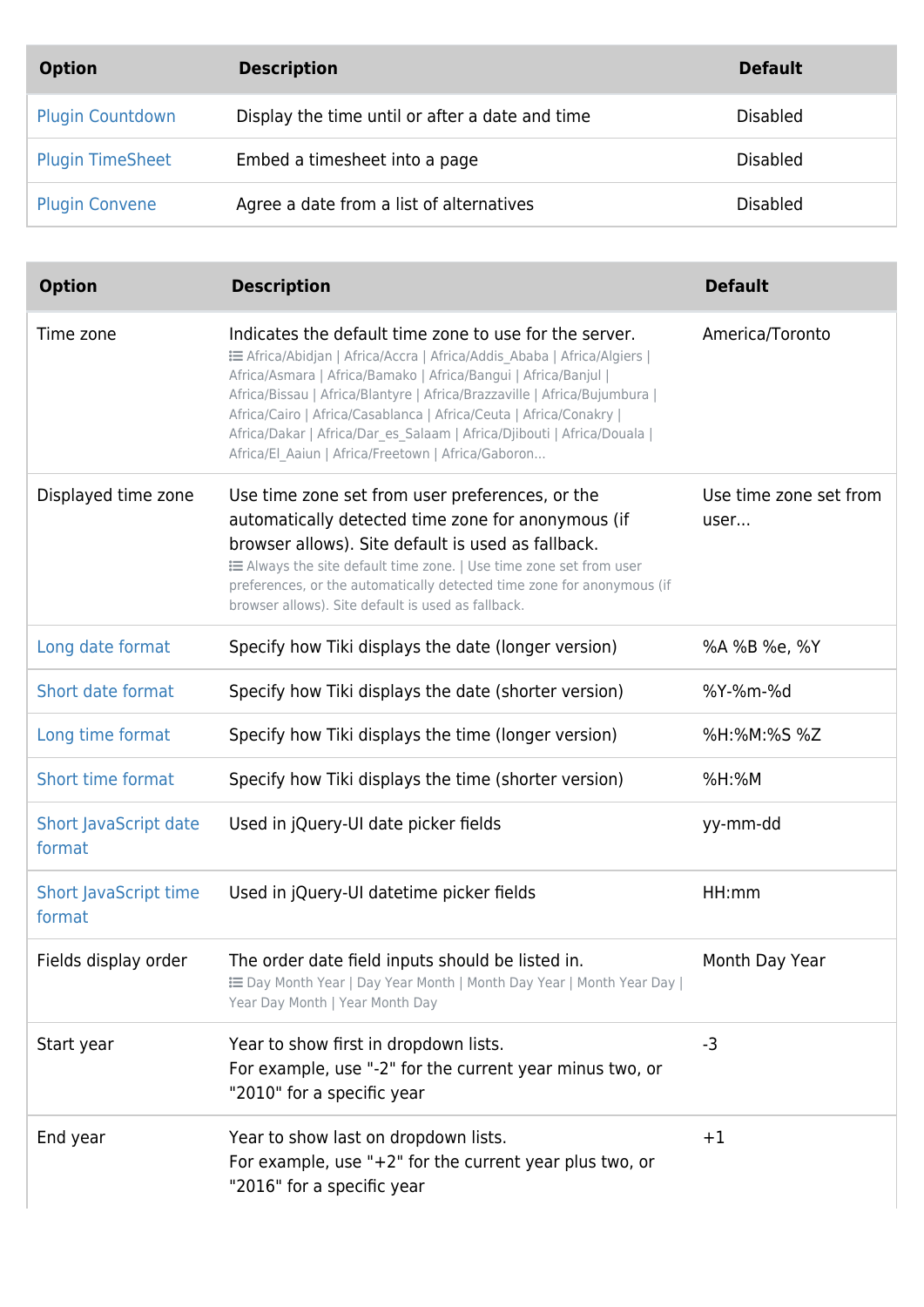| <b>Option</b>                           | <b>Description</b>                                                                                                                        | <b>Default</b>  |
|-----------------------------------------|-------------------------------------------------------------------------------------------------------------------------------------------|-----------------|
| Use 12-hour clock for<br>time selectors | Use the 12-hour clock (with AM and PM) in some edit<br>screens to set the time for publishing new or edited blog<br>posts, articles, etc. | <b>Disabled</b> |
| Skip date for same<br>day               | When displaying short date and time, skip date for today.<br>Only time will be displayed.                                                 | Enabled         |
| jQuery Timeago                          | jQuery plugin for fuzzy timestamps.                                                                                                       | <b>Disabled</b> |
| <b>Plugin Now</b>                       | Show current date and time                                                                                                                | Enabled         |
| <b>Plugin Countdown</b>                 | Display the time until or after a date and time                                                                                           | <b>Disabled</b> |
| <b>Plugin TimeSheet</b>                 | Embed a timesheet into a page                                                                                                             | <b>Disabled</b> |
| <b>Plugin Convene</b>                   | Agree a date from a list of alternatives                                                                                                  | Disabled        |

| <b>Option</b>                          | <b>Description</b>                                                                                                                                                                                                                                                                                                                                                                                                                                                                       | <b>Default</b>                 |
|----------------------------------------|------------------------------------------------------------------------------------------------------------------------------------------------------------------------------------------------------------------------------------------------------------------------------------------------------------------------------------------------------------------------------------------------------------------------------------------------------------------------------------------|--------------------------------|
| Time zone                              | Indicates the default time zone to use for the server.<br>E Africa/Abidjan   Africa/Accra   Africa/Addis Ababa   Africa/Algiers  <br>Africa/Asmara   Africa/Bamako   Africa/Bangui   Africa/Banjul  <br>Africa/Bissau   Africa/Blantyre   Africa/Brazzaville   Africa/Bujumbura  <br>Africa/Cairo   Africa/Casablanca   Africa/Ceuta   Africa/Conakry  <br>Africa/Dakar   Africa/Dar es Salaam   Africa/Djibouti   Africa/Douala  <br>Africa/El_Aaiun   Africa/Freetown   Africa/Gaboron | America/Toronto                |
| Displayed time zone                    | Use time zone set from user preferences, or the<br>automatically detected time zone for anonymous (if<br>browser allows). Site default is used as fallback.<br>: E Always the site default time zone.   Use time zone set from user<br>preferences, or the automatically detected time zone for anonymous (if<br>browser allows). Site default is used as fallback.                                                                                                                      | Use time zone set from<br>user |
| Long date format                       | Specify how Tiki displays the date (longer version)                                                                                                                                                                                                                                                                                                                                                                                                                                      | %A %B %e, %Y                   |
| Short date format                      | Specify how Tiki displays the date (shorter version)                                                                                                                                                                                                                                                                                                                                                                                                                                     | %Y-%m-%d                       |
| Long time format                       | Specify how Tiki displays the time (longer version)                                                                                                                                                                                                                                                                                                                                                                                                                                      | %H:%M:%S %Z                    |
| Short time format                      | Specify how Tiki displays the time (shorter version)                                                                                                                                                                                                                                                                                                                                                                                                                                     | %H:%M                          |
| Short JavaScript date<br>format        | Used in jQuery-UI date picker fields                                                                                                                                                                                                                                                                                                                                                                                                                                                     | yy-mm-dd                       |
| <b>Short JavaScript time</b><br>format | Used in jQuery-UI datetime picker fields                                                                                                                                                                                                                                                                                                                                                                                                                                                 | HH:mm                          |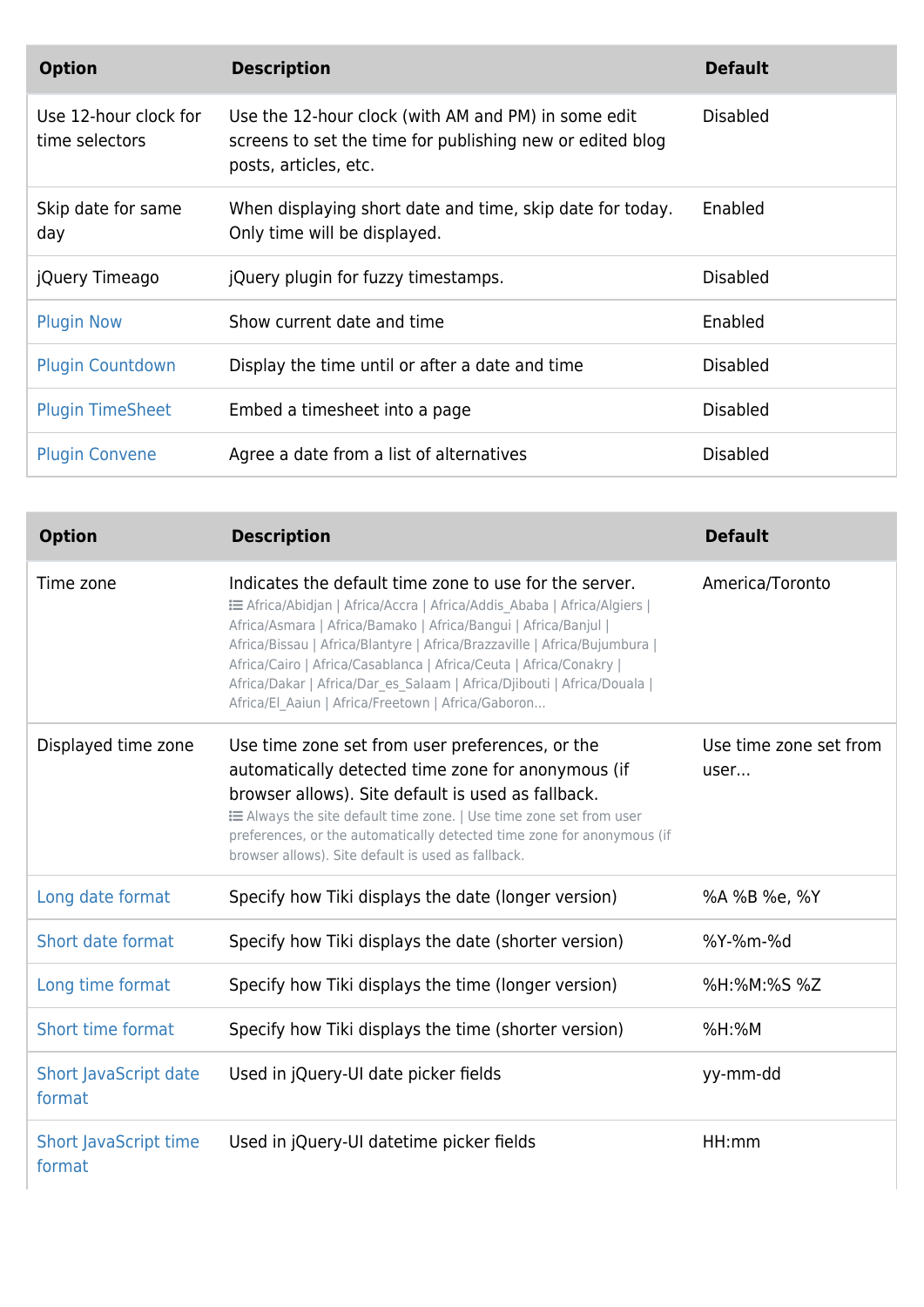| <b>Option</b>                           | <b>Description</b>                                                                                                                                           | <b>Default</b>  |
|-----------------------------------------|--------------------------------------------------------------------------------------------------------------------------------------------------------------|-----------------|
| Fields display order                    | The order date field inputs should be listed in.<br>E Day Month Year   Day Year Month   Month Day Year   Month Year Day  <br>Year Day Month   Year Month Day | Month Day Year  |
| Start year                              | Year to show first in dropdown lists.<br>For example, use "-2" for the current year minus two, or<br>"2010" for a specific year                              | $-3$            |
| End year                                | Year to show last on dropdown lists.<br>For example, use "+2" for the current year plus two, or<br>"2016" for a specific year                                | $+1$            |
| Use 12-hour clock for<br>time selectors | Use the 12-hour clock (with AM and PM) in some edit<br>screens to set the time for publishing new or edited blog<br>posts, articles, etc.                    | <b>Disabled</b> |
| Skip date for same<br>day               | When displaying short date and time, skip date for today.<br>Only time will be displayed.                                                                    | Enabled         |
| jQuery Timeago                          | jQuery plugin for fuzzy timestamps.                                                                                                                          | <b>Disabled</b> |
| <b>Plugin Now</b>                       | Show current date and time                                                                                                                                   | Enabled         |
| <b>Plugin Countdown</b>                 | Display the time until or after a date and time                                                                                                              | <b>Disabled</b> |
| <b>Plugin TimeSheet</b>                 | Embed a timesheet into a page                                                                                                                                | <b>Disabled</b> |
| <b>Plugin Convene</b>                   | Agree a date from a list of alternatives                                                                                                                     | <b>Disabled</b> |

| General o                                                                                |                                                                                                                                         |
|------------------------------------------------------------------------------------------|-----------------------------------------------------------------------------------------------------------------------------------------|
| Configuration search:                                                                    | Search                                                                                                                                  |
|                                                                                          | <b>Change preferences</b>                                                                                                               |
|                                                                                          | Oeneral Preferences   Oeneral Setrigs   Navigation   Cate and Time   Change additivities<br><b>Bo Tabs</b>                              |
| Timezone: AnnexicalNew York                                                              | $-02$                                                                                                                                   |
| Displayed time gone:<br>(4) Aliveys the still default time zone.<br>seed as takeck.<br>ь | 1 Use time zone set from user preferences, or the automatically detected time zone for anonymous (if timeware altered). Site default in |
| Long date formet 544, 549 fald, 50V                                                      | ь                                                                                                                                       |
| Sangle: Taraday, February 08, 2011                                                       |                                                                                                                                         |
| Shot date formet. New-Nid-NY                                                             | в                                                                                                                                       |
| Sangle: 62-85-2811                                                                       |                                                                                                                                         |
| Long line format Nachslet N/SNp N/Z                                                      | в                                                                                                                                       |
| Sanah, 12:48 Wain EST                                                                    |                                                                                                                                         |
| Short line format NorScM No.                                                             | в                                                                                                                                       |
| Sangle: 62.49 pm                                                                         |                                                                                                                                         |
| Reids display order: Month Day'Year W.                                                   |                                                                                                                                         |
| D Sip dife for sime day (B)                                                              |                                                                                                                                         |
| Date and Time Format Help fall                                                           |                                                                                                                                         |
|                                                                                          | <b>Change preferences</b>                                                                                                               |

Tiki 10 Preferences Image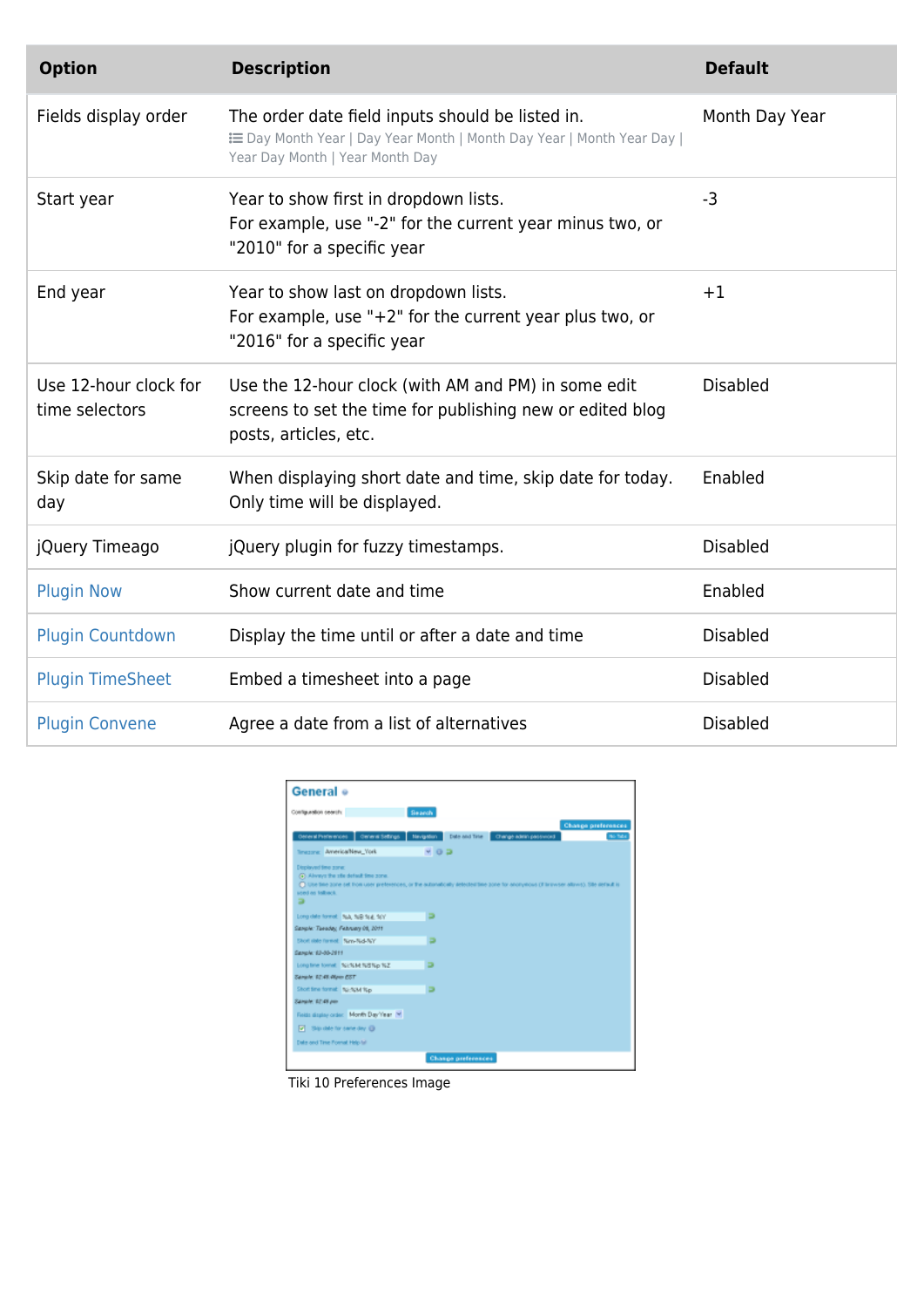| <b>Option</b>                           | <b>Description</b>                                                                                                                                                                                                                                                                                                                                                                                                                                                                       | <b>Default</b>                 |
|-----------------------------------------|------------------------------------------------------------------------------------------------------------------------------------------------------------------------------------------------------------------------------------------------------------------------------------------------------------------------------------------------------------------------------------------------------------------------------------------------------------------------------------------|--------------------------------|
| Time zone                               | Indicates the default time zone to use for the server.<br>E Africa/Abidjan   Africa/Accra   Africa/Addis_Ababa   Africa/Algiers  <br>Africa/Asmara   Africa/Bamako   Africa/Bangui   Africa/Banjul   Africa/Bissau<br>  Africa/Blantyre   Africa/Brazzaville   Africa/Bujumbura   Africa/Cairo  <br>Africa/Casablanca   Africa/Ceuta   Africa/Conakry   Africa/Dakar  <br>Africa/Dar es Salaam   Africa/Djibouti   Africa/Douala   Africa/El Aaiun  <br>Africa/Freetown   Africa/Gaboron | America/Toronto                |
| Displayed time zone                     | Use time zone set from user preferences, or the<br>automatically detected time zone for anonymous (if browser<br>allows). Site default is used as fallback.<br>E Always the site default time zone.   Use time zone set from user<br>preferences, or the automatically detected time zone for anonymous (if<br>browser allows). Site default is used as fallback.                                                                                                                        | Use time zone set from<br>user |
| Long date format                        | Specify how Tiki displays the date (longer version)                                                                                                                                                                                                                                                                                                                                                                                                                                      | %A %d of %B, %Y                |
| Short date format                       | Specify how Tiki displays the date (shorter version)                                                                                                                                                                                                                                                                                                                                                                                                                                     | %Y-%m-%d                       |
| Long time format                        | Specify how Tiki displays the time (longer version)                                                                                                                                                                                                                                                                                                                                                                                                                                      | %H:%M:%S %Z                    |
| <b>Short time format</b>                | Specify how Tiki displays the time (shorter version)                                                                                                                                                                                                                                                                                                                                                                                                                                     | %H:%M                          |
| Fields display order                    | The order date field inputs should be listed in.<br>E Day Month Year   Day Year Month   Month Day Year   Month Year Day  <br>Year Day Month   Year Month Day                                                                                                                                                                                                                                                                                                                             | Month Day Year                 |
| <b>Start Year</b>                       | Year to show as first on drop down year lists.<br>E.G. Use "-2" for the current year minus two, or "2003" for<br>an explicit year                                                                                                                                                                                                                                                                                                                                                        | $-3$                           |
| End Year                                | Year to show as last on drop down year lists.<br>E.G. Use " $+2$ " for the current year plus two, or "2013" for an<br>explicit year                                                                                                                                                                                                                                                                                                                                                      | $+1$                           |
| Use 12-hour clock<br>for time selectors | Use the 12-hour clock (with AM and PM) for time selectors<br>used in some edit windows to set the time for publishing<br>new or edited blog posts, articles, etc.                                                                                                                                                                                                                                                                                                                        | <b>Disabled</b>                |
| Skip date for same<br>day               | When displaying short date and time, skip date for today.<br>Only time will be displayed.                                                                                                                                                                                                                                                                                                                                                                                                | Enabled                        |
| <b>Plugin Now</b>                       | Display the current date or time                                                                                                                                                                                                                                                                                                                                                                                                                                                         | Enabled                        |
| <b>Plugin Countdown</b>                 | Display a countdown to a specified date.                                                                                                                                                                                                                                                                                                                                                                                                                                                 | <b>Disabled</b>                |
| <b>Plugin TimeSheet</b>                 | A portable timesheet usable in a webpage                                                                                                                                                                                                                                                                                                                                                                                                                                                 | <b>Disabled</b>                |
| <b>Plugin Convene</b>                   | Convene an event with schedule and members                                                                                                                                                                                                                                                                                                                                                                                                                                               | <b>Disabled</b>                |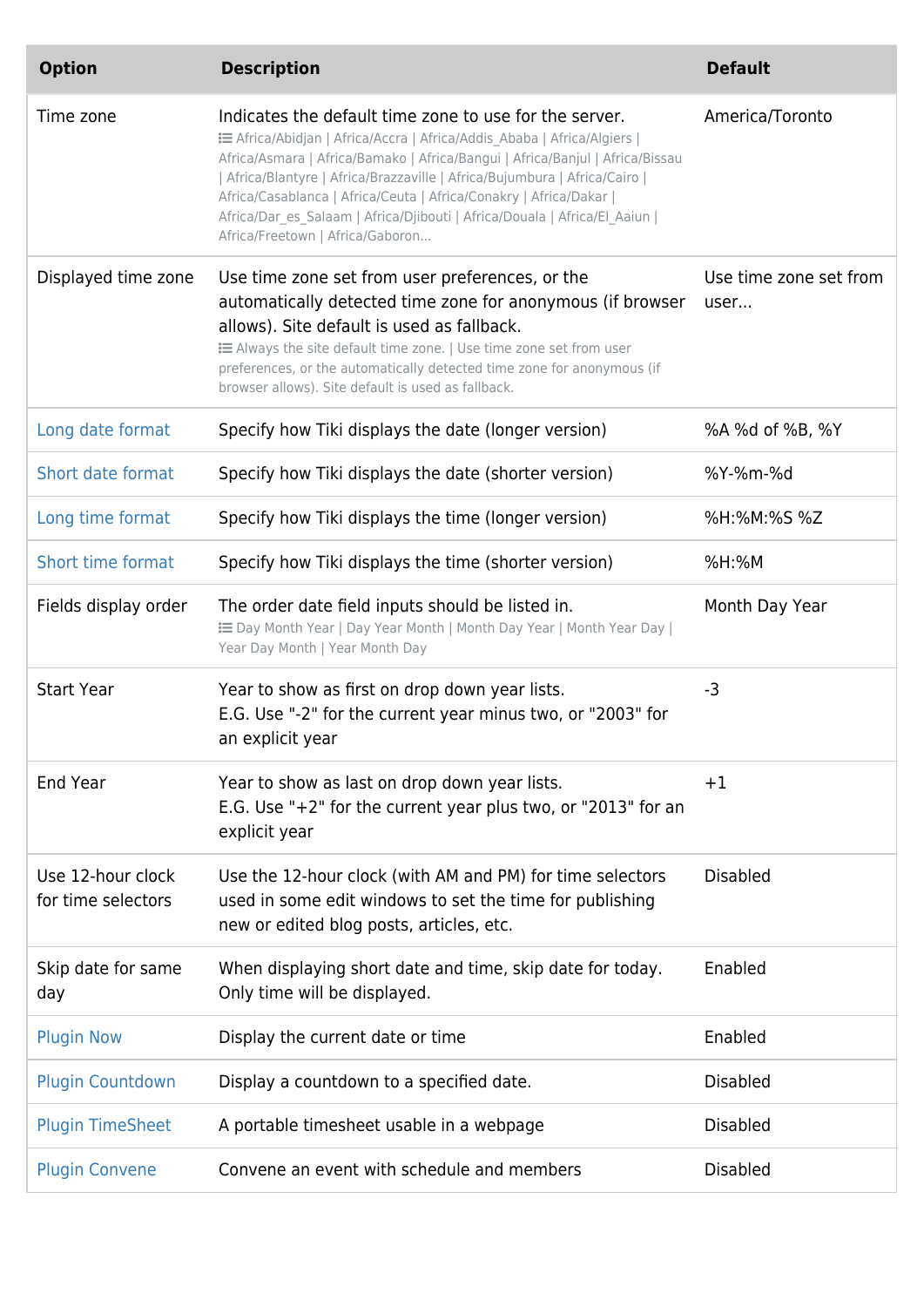

Tiki 10 Preferences Image

| <b>Option</b>                           | <b>Description</b>                                                                                                                                                                                                                                                                                                                                                                                                                                                                     | <b>Default</b>                 |
|-----------------------------------------|----------------------------------------------------------------------------------------------------------------------------------------------------------------------------------------------------------------------------------------------------------------------------------------------------------------------------------------------------------------------------------------------------------------------------------------------------------------------------------------|--------------------------------|
| Time zone                               | Indicates the default time zone to use for the server.<br>E Africa/Abidjan   Africa/Accra   Africa/Addis Ababa   Africa/Algiers  <br>Africa/Asmara   Africa/Bamako   Africa/Bangui   Africa/Banjul   Africa/Bissau<br>Africa/Blantyre   Africa/Brazzaville   Africa/Bujumbura   Africa/Cairo  <br>Africa/Casablanca   Africa/Ceuta   Africa/Conakry   Africa/Dakar  <br>Africa/Dar_es_Salaam   Africa/Djibouti   Africa/Douala   Africa/El_Aaiun  <br>Africa/Freetown   Africa/Gaboron | America/Toronto                |
| Displayed time zone                     | Use time zone set from user preferences, or the<br>automatically detected time zone for anonymous (if browser<br>allows). Site default is used as fallback.<br>E Always the site default time zone.   Use time zone set from user<br>preferences, or the automatically detected time zone for anonymous (if<br>browser allows). Site default is used as fallback.                                                                                                                      | Use time zone set from<br>user |
| Long date format                        | Specify how Tiki displays the date (longer version)                                                                                                                                                                                                                                                                                                                                                                                                                                    | %A %d of %B, %Y                |
| Short date format                       | Specify how Tiki displays the date (shorter version)                                                                                                                                                                                                                                                                                                                                                                                                                                   | %Y-%m-%d                       |
| Long time format                        | Specify how Tiki displays the time (longer version)                                                                                                                                                                                                                                                                                                                                                                                                                                    | %H:%M:%S %Z                    |
| Short time format                       | Specify how Tiki displays the time (shorter version)                                                                                                                                                                                                                                                                                                                                                                                                                                   | $%H:$ %M                       |
| Fields display order                    | The order date field inputs should be listed in.<br>E Day Month Year   Day Year Month   Month Day Year   Month Year Day  <br>Year Day Month   Year Month Day                                                                                                                                                                                                                                                                                                                           | Month Day Year                 |
| <b>Start Year</b>                       | Year to show as first on drop down year lists.<br>E.G. Use "-2" for the current year minus two, or "2003" for<br>an explicit year                                                                                                                                                                                                                                                                                                                                                      | $-3$                           |
| End Year                                | Year to show as last on drop down year lists.<br>E.G. Use "+2" for the current year plus two, or "2013" for an<br>explicit year                                                                                                                                                                                                                                                                                                                                                        | $+1$                           |
| Use 12-hour clock<br>for time selectors | Use the 12-hour clock (with AM and PM) for time selectors<br>used in some edit windows to set the time for publishing<br>new or edited blog posts, articles, etc.                                                                                                                                                                                                                                                                                                                      | <b>Disabled</b>                |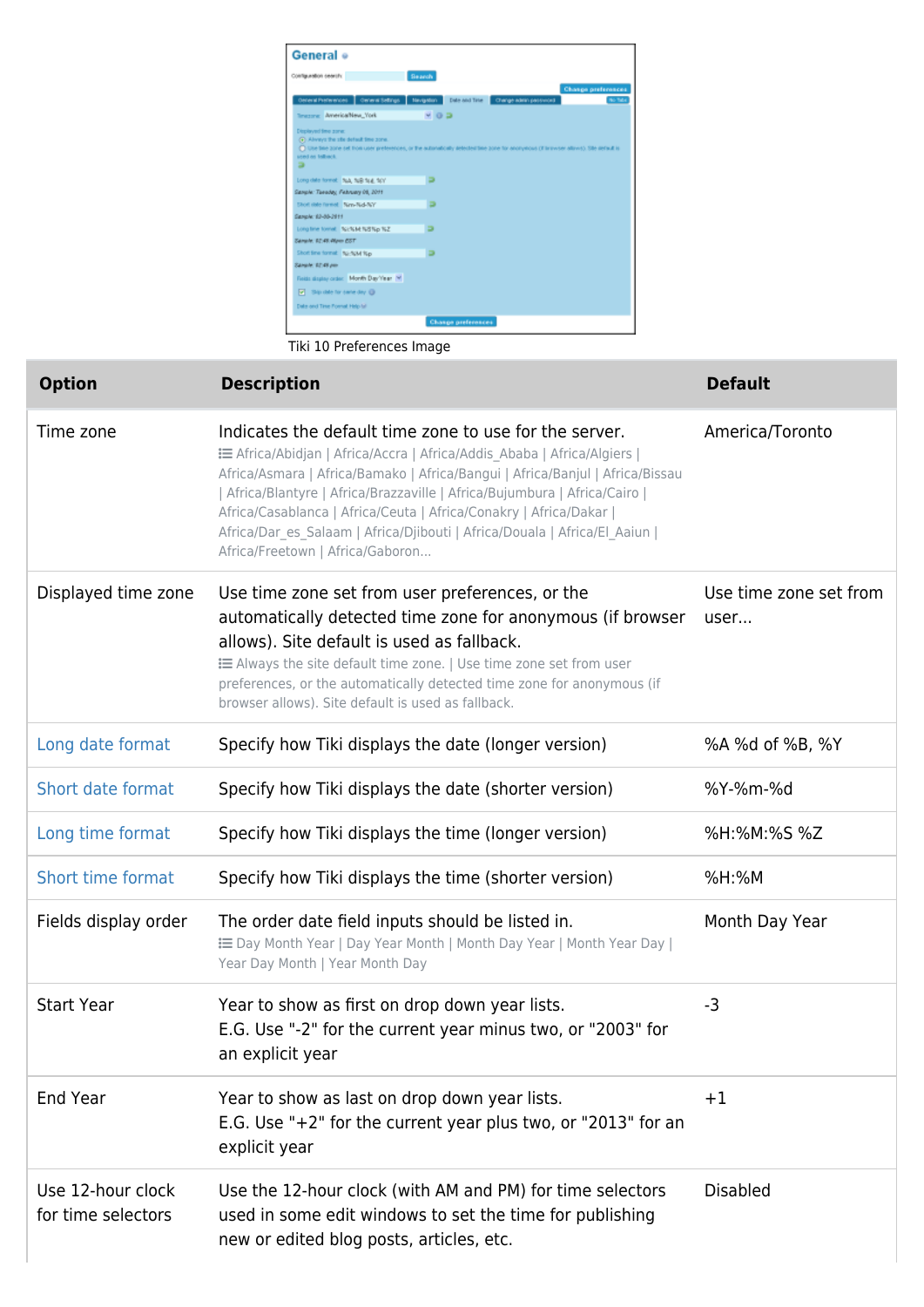| <b>Option</b>             | <b>Description</b>                                                                        | <b>Default</b>  |
|---------------------------|-------------------------------------------------------------------------------------------|-----------------|
| Skip date for same<br>day | When displaying short date and time, skip date for today.<br>Only time will be displayed. | Enabled         |
| <b>Plugin Now</b>         | Display the current date or time                                                          | Enabled         |
| <b>Plugin Countdown</b>   | Display a countdown to a specified date.                                                  | <b>Disabled</b> |
| <b>Plugin TimeSheet</b>   | A portable timesheet usable in a webpage                                                  | <b>Disabled</b> |
| <b>Plugin Convene</b>     | Convene an event with schedule and members                                                | <b>Disabled</b> |

| General o                                                                                                        |                                        |                                                                                                                                                 |
|------------------------------------------------------------------------------------------------------------------|----------------------------------------|-------------------------------------------------------------------------------------------------------------------------------------------------|
| Configuration search:                                                                                            |                                        | Search                                                                                                                                          |
|                                                                                                                  | General Preferences   General Setings  | Change preferences<br>Nevigation<br>Date and Time<br>Change addin password<br><b>No Tabs</b>                                                    |
| Texture: AmericaNew York<br>Displayed time gone:<br>(F) Alivays the still default time zone.<br>used as talkack. |                                        | $-02$<br>C) Use time zone set from user preferences, or the automatically detected time zone for anonymous (if browser allows). Site default in |
| в<br>Long date formet: NJA, NJB NJ & N/V                                                                         |                                        | ь                                                                                                                                               |
| Sangle: Taraday, February 06, 2011<br>Stort date formet: New-Nid-NY                                              |                                        | ь                                                                                                                                               |
| Sangle: 62-85-2811<br>Long line format Nachi McNightip NZ                                                        |                                        | в                                                                                                                                               |
| Sanah: 82-48 Wain EST<br>Short time format No-NAM Nov                                                            |                                        | в                                                                                                                                               |
| Sanah: 62.49 pm                                                                                                  | Reids display cross: Month Day'Year M. |                                                                                                                                                 |
| FT Squake for same day @<br>Date and Time Format Help fall                                                       |                                        |                                                                                                                                                 |
|                                                                                                                  |                                        | <b>Change preferences</b>                                                                                                                       |

Tiki 10 Preferences Image

| <b>Option</b>       | <b>Description</b>                                                                                                                                                                                                                                                                                                                                                                                                                                                                       | <b>Default</b>                 |
|---------------------|------------------------------------------------------------------------------------------------------------------------------------------------------------------------------------------------------------------------------------------------------------------------------------------------------------------------------------------------------------------------------------------------------------------------------------------------------------------------------------------|--------------------------------|
| Time zone           | Indicates the default time zone to use for the server.<br>: E Africa/Abidjan   Africa/Accra   Africa/Addis_Ababa   Africa/Algiers  <br>Africa/Asmara   Africa/Bamako   Africa/Bangui   Africa/Banjul   Africa/Bissau<br>Africa/Blantyre   Africa/Brazzaville   Africa/Bujumbura   Africa/Cairo  <br>Africa/Casablanca   Africa/Ceuta   Africa/Conakry   Africa/Dakar  <br>Africa/Dar_es_Salaam   Africa/Djibouti   Africa/Douala   Africa/El_Aaiun  <br>Africa/Freetown   Africa/Gaboron | America/Toronto                |
| Displayed time zone | Use time zone set from user preferences, or the<br>automatically detected time zone for anonymous (if browser<br>allows). Site default is used as fallback.<br><b>EXEL</b> Always the site default time zone.   Use time zone set from user<br>preferences, or the automatically detected time zone for anonymous (if<br>browser allows). Site default is used as fallback.                                                                                                              | Use time zone set from<br>user |
| Long date format    | Specify how Tiki displays the date (longer version)                                                                                                                                                                                                                                                                                                                                                                                                                                      | %A %d of %B, %Y                |
| Short date format   | Specify how Tiki displays the date (shorter version)                                                                                                                                                                                                                                                                                                                                                                                                                                     | %Y-%m-%d                       |
| Long time format    | Specify how Tiki displays the time (longer version)                                                                                                                                                                                                                                                                                                                                                                                                                                      | %H:%M:%S %Z                    |
| Short time format   | Specify how Tiki displays the time (shorter version)                                                                                                                                                                                                                                                                                                                                                                                                                                     | %H:%M                          |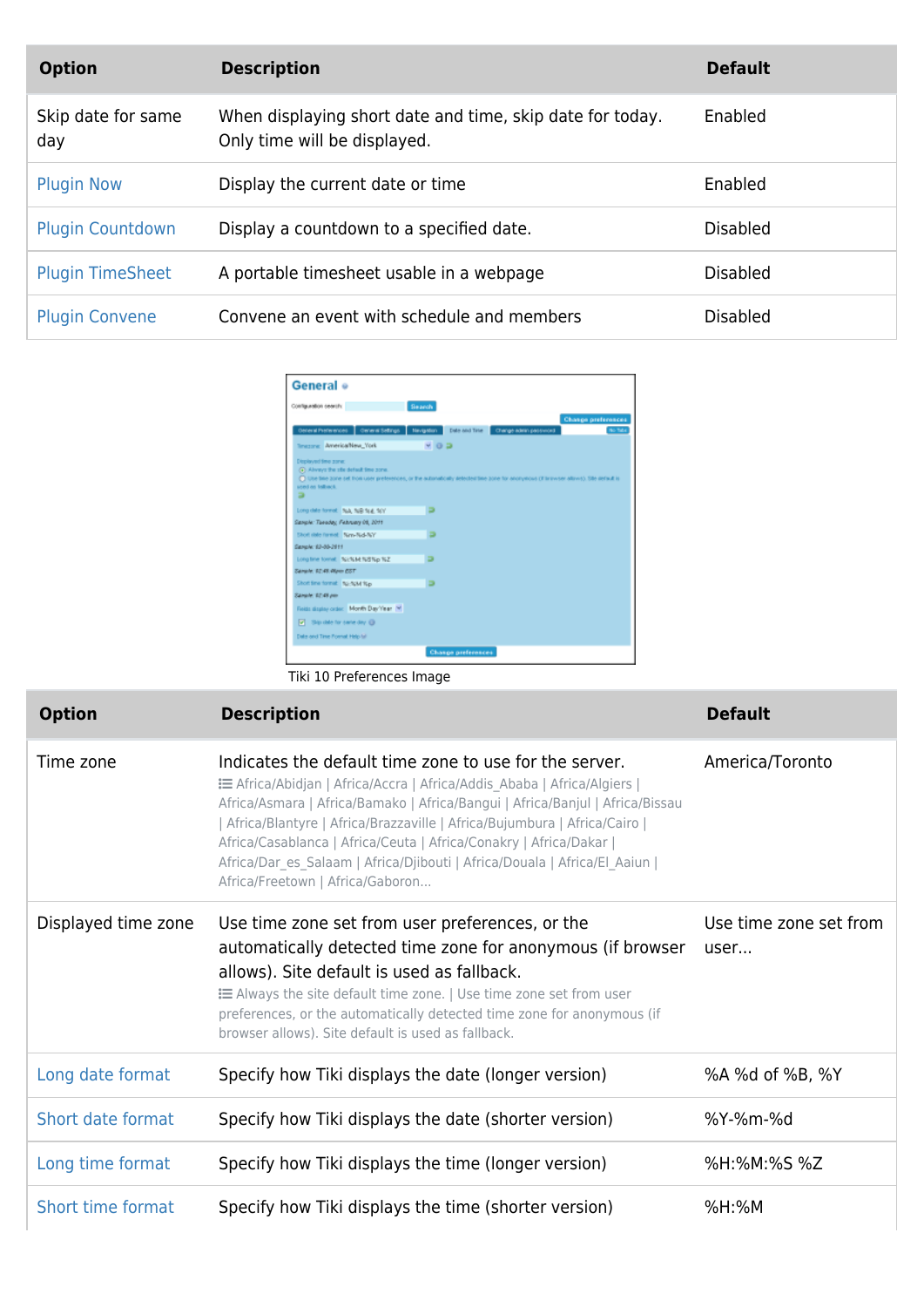| <b>Option</b>                           | <b>Description</b>                                                                                                                                                | <b>Default</b>  |
|-----------------------------------------|-------------------------------------------------------------------------------------------------------------------------------------------------------------------|-----------------|
| Fields display order                    | The order date field inputs should be listed in.<br>E Day Month Year   Day Year Month   Month Day Year   Month Year Day  <br>Year Day Month   Year Month Day      | Month Day Year  |
| <b>Start Year</b>                       | Year to show as first on drop down year lists.<br>E.G. Use "-2" for the current year minus two, or "2003" for<br>an explicit year                                 | $-3$            |
| End Year                                | Year to show as last on drop down year lists.<br>E.G. Use " $+2$ " for the current year plus two, or "2013" for an<br>explicit year                               | $+1$            |
| Use 12-hour clock<br>for time selectors | Use the 12-hour clock (with AM and PM) for time selectors<br>used in some edit windows to set the time for publishing<br>new or edited blog posts, articles, etc. | <b>Disabled</b> |
| Skip date for same<br>day               | When displaying short date and time, skip date for today.<br>Only time will be displayed.                                                                         | Enabled         |
| <b>Plugin Now</b>                       | Display the current date or time                                                                                                                                  | Enabled         |
| <b>Plugin Countdown</b>                 | Display a countdown to a specified date.                                                                                                                          | <b>Disabled</b> |
| <b>Plugin TimeSheet</b>                 | A portable timesheet usable in a webpage                                                                                                                          | <b>Disabled</b> |
| <b>Plugin Convene</b>                   | Convene an event with schedule and members                                                                                                                        | <b>Disabled</b> |

**Tip**: When you save your changes, Tiki will display a sample of the selected date and time formats.

# Date and Time Formats

See <http://php.net/manual/en/function.date.php>for more information on PHP date and time formats.

#### Day

| <b>Format</b><br><b>Character</b> | <b>Description</b>                                       |
|-----------------------------------|----------------------------------------------------------|
| %a                                | Abbreviated weekday name according to the current locale |
| %A                                | Full weekday name according to the current locale        |
| %d                                | Day of the month as a decimal number (range 01 to 31)    |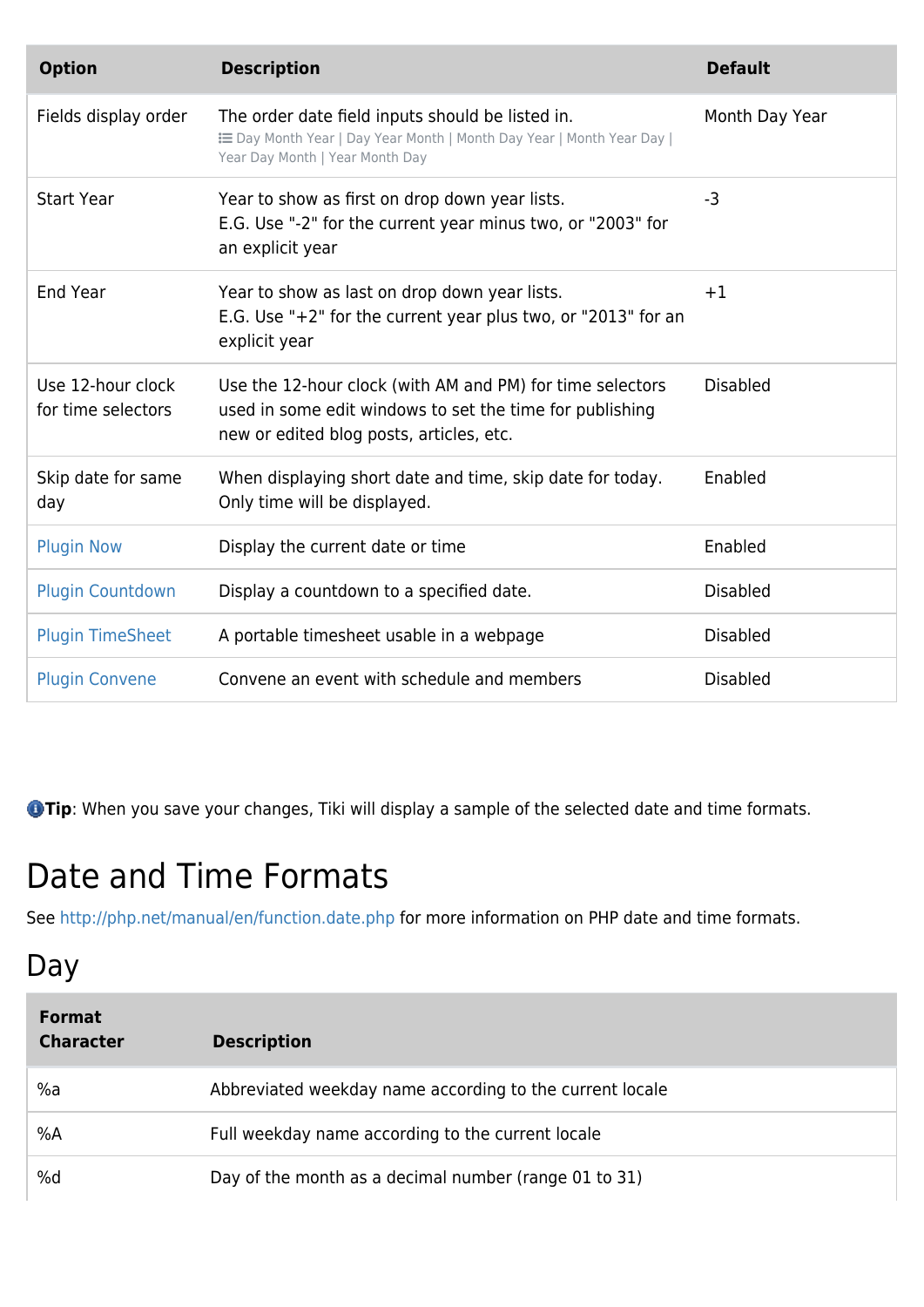| <b>Format</b><br><b>Character</b> | <b>Description</b>                                                                              |
|-----------------------------------|-------------------------------------------------------------------------------------------------|
| %e                                | Day of the month as a decimal number, a single digit is preceded by a space (range 1)<br>to 31) |
| %u                                | Day of the week as a decimal, with 1 representing Monday (range 1 to 7)                         |
| %w                                | Day of the week as a decimal, with 0 being Sunday (range 0 to 6)                                |
| %j                                | Day of the year as a decimal number (range 001 to 366)                                          |

### Week

| <b>Format</b><br><b>Character</b> | <b>Description</b>                                                                                                                                                                                                                                                                                                                |
|-----------------------------------|-----------------------------------------------------------------------------------------------------------------------------------------------------------------------------------------------------------------------------------------------------------------------------------------------------------------------------------|
| %U                                | Week number of the current year as a decimal number, starting with the first Sunday<br>as the first day of the first week                                                                                                                                                                                                         |
| %W                                | Week number of the current year as a decimal number, starting with the first Monday<br>as the first day of the first week                                                                                                                                                                                                         |
| %V                                | The ISO 8601:1988 week number of the current year as a decimal number, range 01 to<br>53, where week 1 is the first week that has at least 4 days in the current year, and with<br>Monday as the first day of the week. (Use %G or %g for the year component that<br>corresponds to the week number for the specified timestamp.) |

### Month

| <b>Format</b><br><b>Character</b> | <b>Description</b>                                     |
|-----------------------------------|--------------------------------------------------------|
| %b                                | Abbreviated month name according to the current locale |
| %B                                | Full month name according to the current locale        |
| %m                                | Month as a decimal number (range 01 to 12)             |

## Year

| <b>Format</b><br><b>Character</b> | <b>Description</b>                                                                   |
|-----------------------------------|--------------------------------------------------------------------------------------|
| %C                                | Century number (the year divided by 100 and truncated to an integer, range 00 to 99) |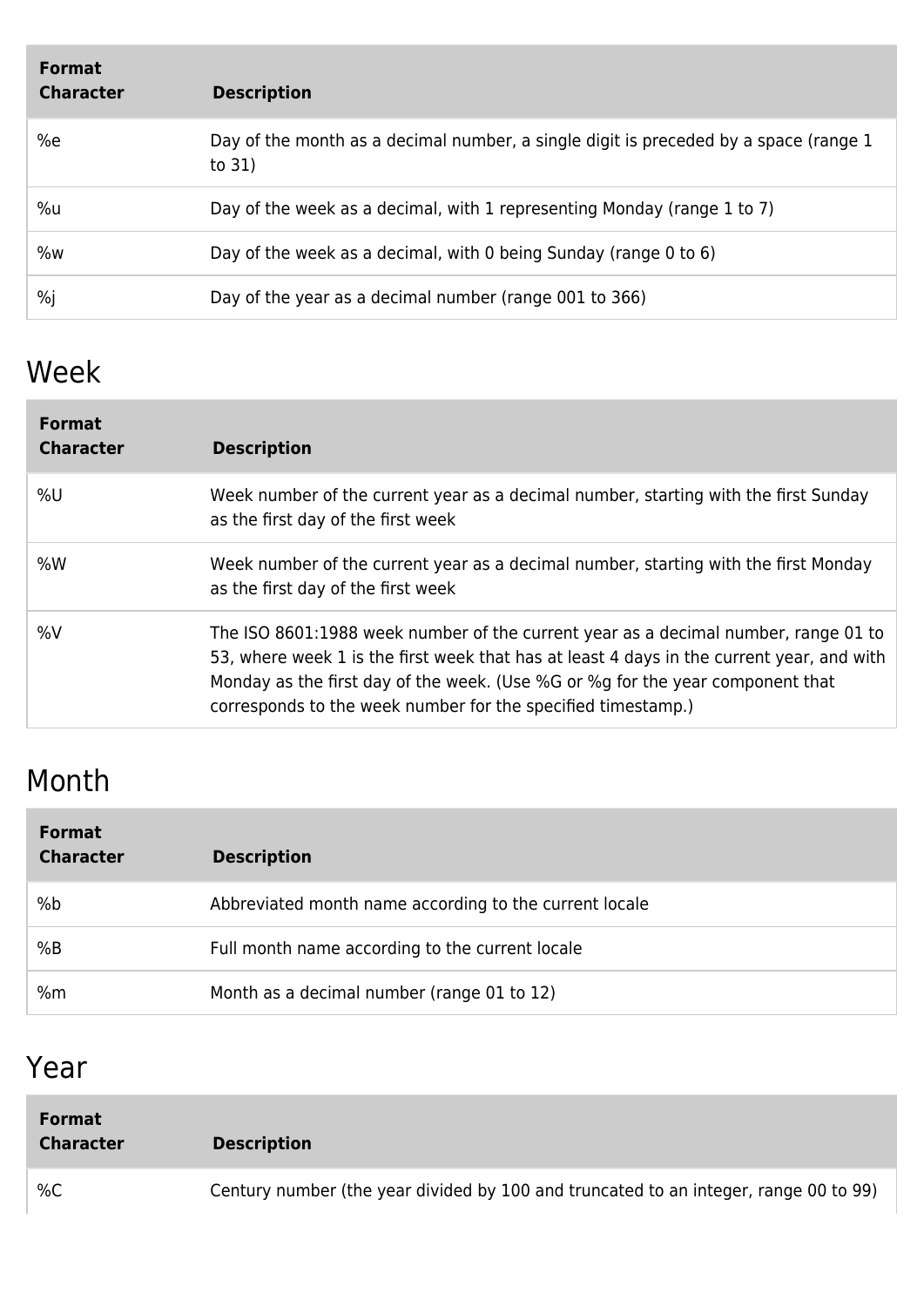| <b>Format</b><br><b>Character</b> | <b>Description</b>                                                                                                                                                                                                  |
|-----------------------------------|---------------------------------------------------------------------------------------------------------------------------------------------------------------------------------------------------------------------|
| %G                                | The 4-digit year corresponding to the ISO week number (see %V). This has the same<br>format and value as %Y, except that if the ISO week number belongs to the previous or<br>next year, that year is used instead. |
| %g                                | Like %G, but without the century.                                                                                                                                                                                   |
| $\%y$                             | Year as a decimal number without a century (range 00 to 99)                                                                                                                                                         |
| %Y                                | Year as a decimal number including the century                                                                                                                                                                      |

### Time

| <b>Format</b><br><b>Character</b> | <b>Description</b>                                                                                                      |
|-----------------------------------|-------------------------------------------------------------------------------------------------------------------------|
| %H                                | Hour as a decimal number using a 24-hour clock (range 00 to 23)                                                         |
| %                                 | Hour as a decimal number using a 12-hour clock (range 01 to 12)                                                         |
| %M                                | Minute as a decimal number                                                                                              |
| %p                                | Either <b>am</b> or <b>pm</b> according to the given time value, or the corresponding strings for<br>the current locale |
| %r                                | Time in a.m. and p.m. notation                                                                                          |
| %R                                | Time in 24 hour notation                                                                                                |
| %S                                | Second as a decimal number                                                                                              |
| %T                                | Current time, equal to %H:%M:%S                                                                                         |

#### Notes

| <b>Format</b><br><b>Character</b> | <b>Description</b>                                                    |
|-----------------------------------|-----------------------------------------------------------------------|
| $\%c$                             | Preferred date and time representation for the current locale         |
| $\%x$                             | Preferred date representation for the current locale without the time |
| %X                                | Preferred time representation for the current locale without the date |
| %D                                | Same as %m/%d/%y                                                      |
| %h                                | Same as %b                                                            |